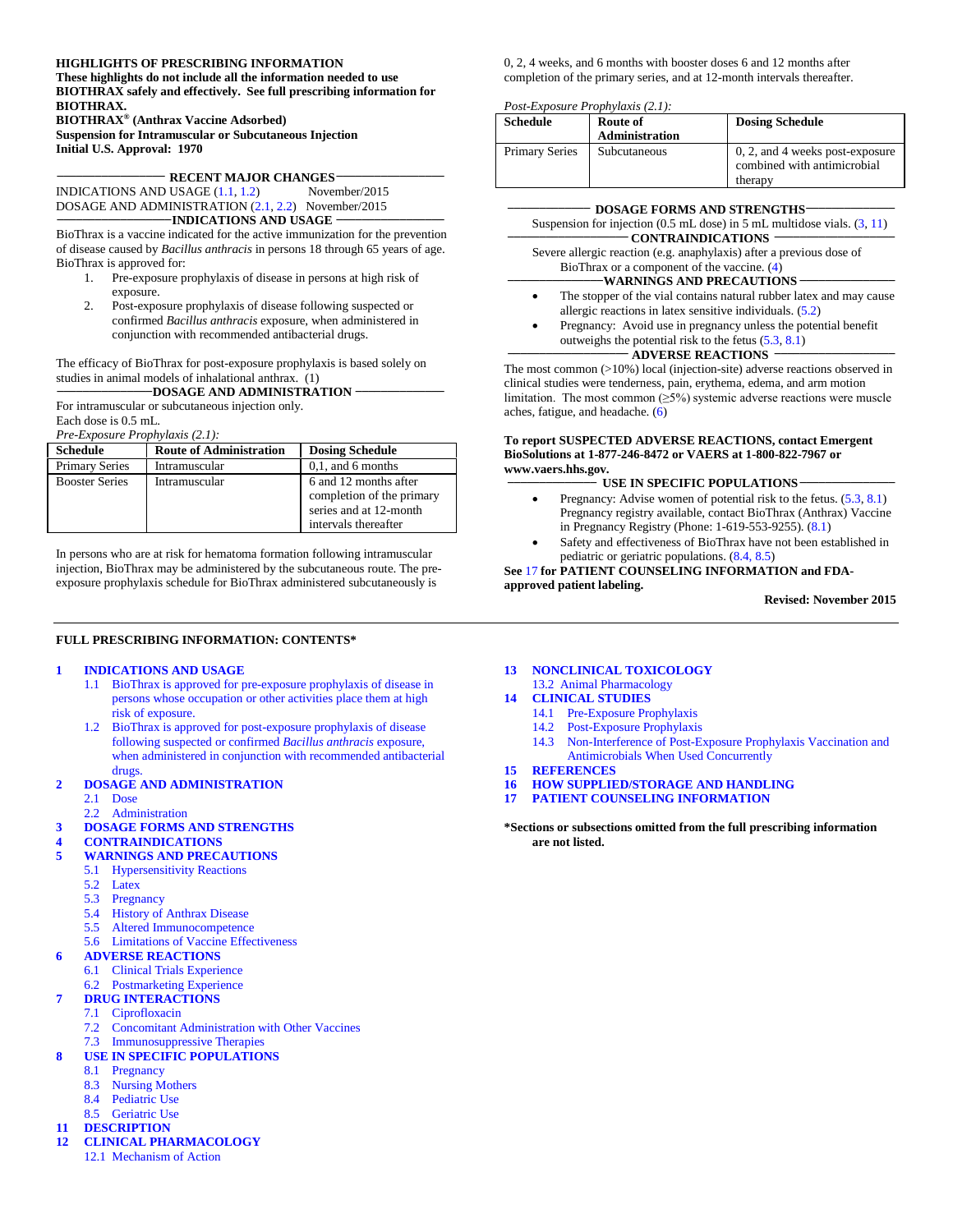**FULL PRESCRIBING INFORMATION**

## **1 INDICATIONS AND USAGE**

BioThrax is a vaccine indicated for the active immunization for the prevention of disease caused by *Bacillus anthracis* in persons 18 through 65 years of age.

- <span id="page-1-0"></span>**1.1** BioThrax is approved for pre-exposure prophylaxis of disease in persons whose occupation or other activities place them at high risk of exposure.
- <span id="page-1-1"></span>**1.2** BioThrax is approved for post-exposure prophylaxis of disease following suspected or confirmed *Bacillus anthracis* exposure, when administered in conjunction with recommended antibacterial drugs.

The efficacy of BioThrax for post-exposure prophylaxis is based solely on studies in animal models of inhalational anthrax.

### **2 DOSAGE AND ADMINISTRATION**

For intramuscular or subcutaneous injection only.

#### <span id="page-1-2"></span>**2.1 Dose**

Each dose is 0.5 mL.

*Pre-Exposure Prophylaxis:*

| <b>Schedule</b>       | <b>Route of Administration</b> | <b>Dosing Schedule</b>                                                                            |
|-----------------------|--------------------------------|---------------------------------------------------------------------------------------------------|
| <b>Primary Series</b> | Intramuscular                  | $0,1$ , and 6 months                                                                              |
| <b>Booster Series</b> | Intramuscular                  | 6 and 12 months after completion of<br>the primary series and at 12-month<br>intervals thereafter |

In persons who are at risk for hematoma formation following intramuscular injection, BioThrax may be administered by the subcutaneous route. The pre-exposure prophylaxis schedule for BioThrax administered subcutaneously is 0, 2, 4 weeks, and 6 months with booster doses at 6 and 12 months after completion of the primary series and at 12-month intervals thereafter.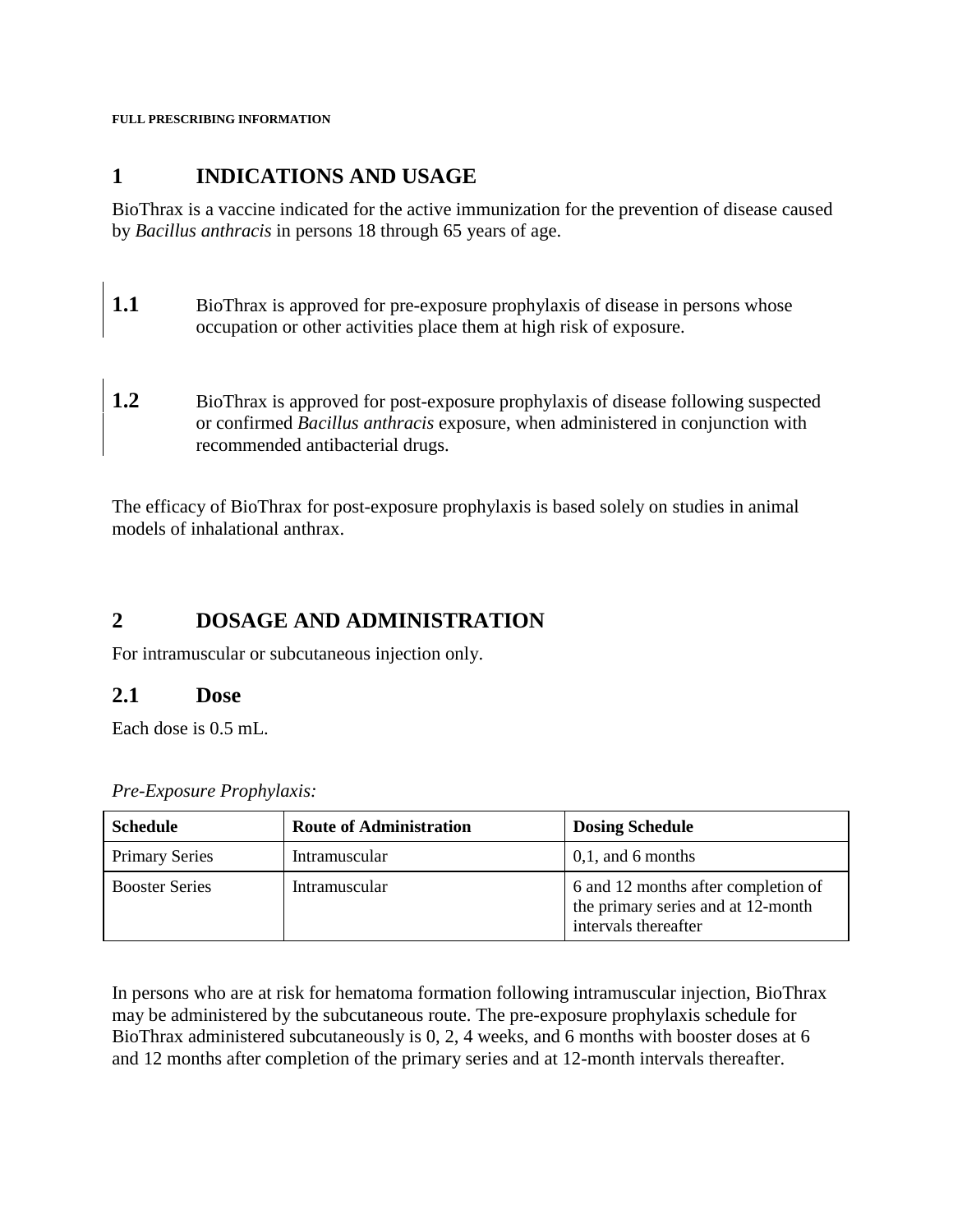The optimal schedule for catch up of missed or delayed booster doses is unknown. [See *Clinical Studies* [\(14\)](#page-14-0)]

*Post-Exposure Prophylaxis:*

| <b>Schedule</b>       | <b>Route of Administration</b> | <b>Dosing Schedule</b>                                                     |
|-----------------------|--------------------------------|----------------------------------------------------------------------------|
| <b>Primary Series</b> | Subcutaneous                   | $\,0, 2,$ and 4 weeks post-exposure combined<br>with antimicrobial therapy |

# <span id="page-2-0"></span>**2.2 Administration**

Shake the vial thoroughly to ensure that the suspension is homogeneous during withdrawal. Parenteral drug products should be inspected visually for particulate matter and discoloration prior to administration, whenever solution and container permit. If either of these conditions exists, do not administer the vaccine.

Administer pre-exposure prophylaxis vaccinations intramuscularly into the deltoid muscle. If pre-exposure prophylaxis requires subcutaneous administration, administer over the deltoid muscle. Administer post-exposure prophylaxis vaccinations subcutaneously over the deltoid muscle.

Do not mix with any other product in the syringe.

# <span id="page-2-1"></span>**3 DOSAGE FORMS AND STRENGTHS**

BioThrax is a suspension for injection (0.5 mL dose) in 5 mL multidose vials. See *Description*  [\(11\)](#page-12-0) for the complete listing of ingredients.

# <span id="page-2-2"></span>**4 CONTRAINDICATIONS**

Do not administer BioThrax to individuals with a history of anaphylactic or anaphylactic-like reaction following a previous dose of BioThrax or any component of the vaccine, including aluminum, benzethonium chloride, and formaldehyde. [See *Description* [\(11\)](#page-12-0)]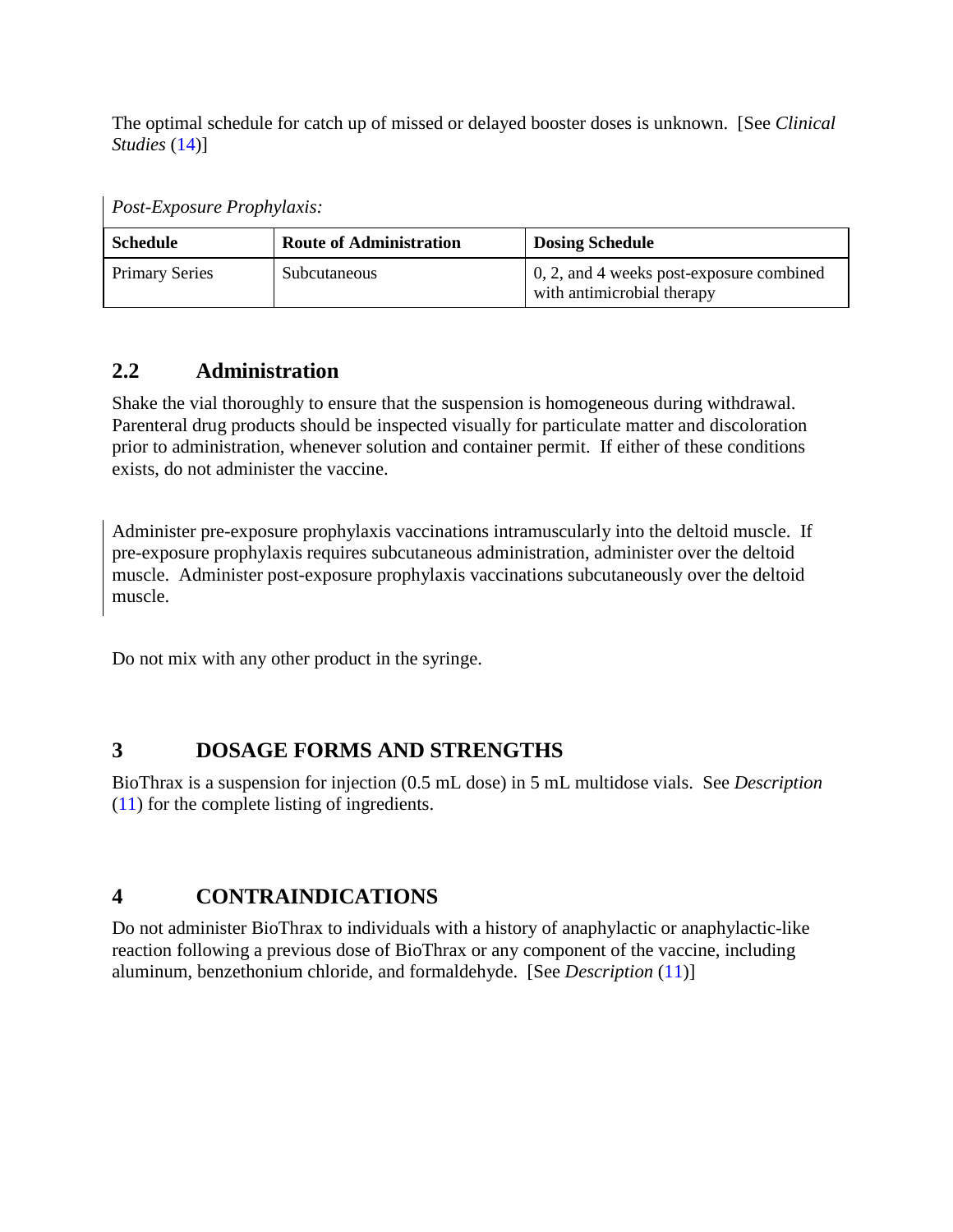### **5 WARNINGS AND PRECAUTIONS**

### **5.1 Hypersensitivity Reactions**

Acute allergic reactions, including anaphylaxis, have occurred with BioThrax. Appropriate medical treatment and supervision must be available to manage possible anaphylactic reactions following administration of the vaccine. [See *Contraindications* [\(4\)](#page-2-2)]

# <span id="page-3-0"></span>**5.2 Latex**

The stopper of the vial contains natural rubber latex and may cause allergic reactions to patients with a possible history of latex sensitivity. [See *How Supplied/Storage and Handling* [\(16\)](#page-20-0)]

# <span id="page-3-1"></span>**5.3 Pregnancy**

BioThrax can cause fetal harm when administered to a pregnant woman. If this drug is used during pregnancy, or if the patient becomes pregnant while taking this drug, the patient should be apprised of the potential hazard to a fetus. Weigh the potential benefits of vaccination against the potential risk to the fetus. [See *Use in Specific Populations* [\(8.1\)](#page-12-1)]

Pregnant women should not be vaccinated against anthrax unless the potential benefits of vaccination have been determined to outweigh the potential risk to the fetus. Results of a large observational study that examined the rate of birth defects among 37,140 infants born to U.S. military service women who received anthrax vaccine in pregnancy between 1998 and 2004 showed that birth defects were slightly more common in first trimester-exposed infants (odds ratio  $= 1.18$ , 95% confidence interval: 0.997, 1.41) when compared with infants of women vaccinated outside of the first trimester and compared to unvaccinated women.<sup>1</sup> While the increased birth defect rates were not statistically significant when compared with infants born to women vaccinated outside of pregnancy, pregnant women should not be vaccinated against anthrax unless the potential benefits of vaccination have been determined to outweigh the potential risk to the fetus.

# **5.4 History of Anthrax Disease**

History of anthrax disease may increase the potential for severe local adverse reactions.

### **5.5 Altered Immunocompetence**

If BioThrax is administered to immunocompromised persons, including those receiving immunosuppressive therapy, the immune response may be diminished.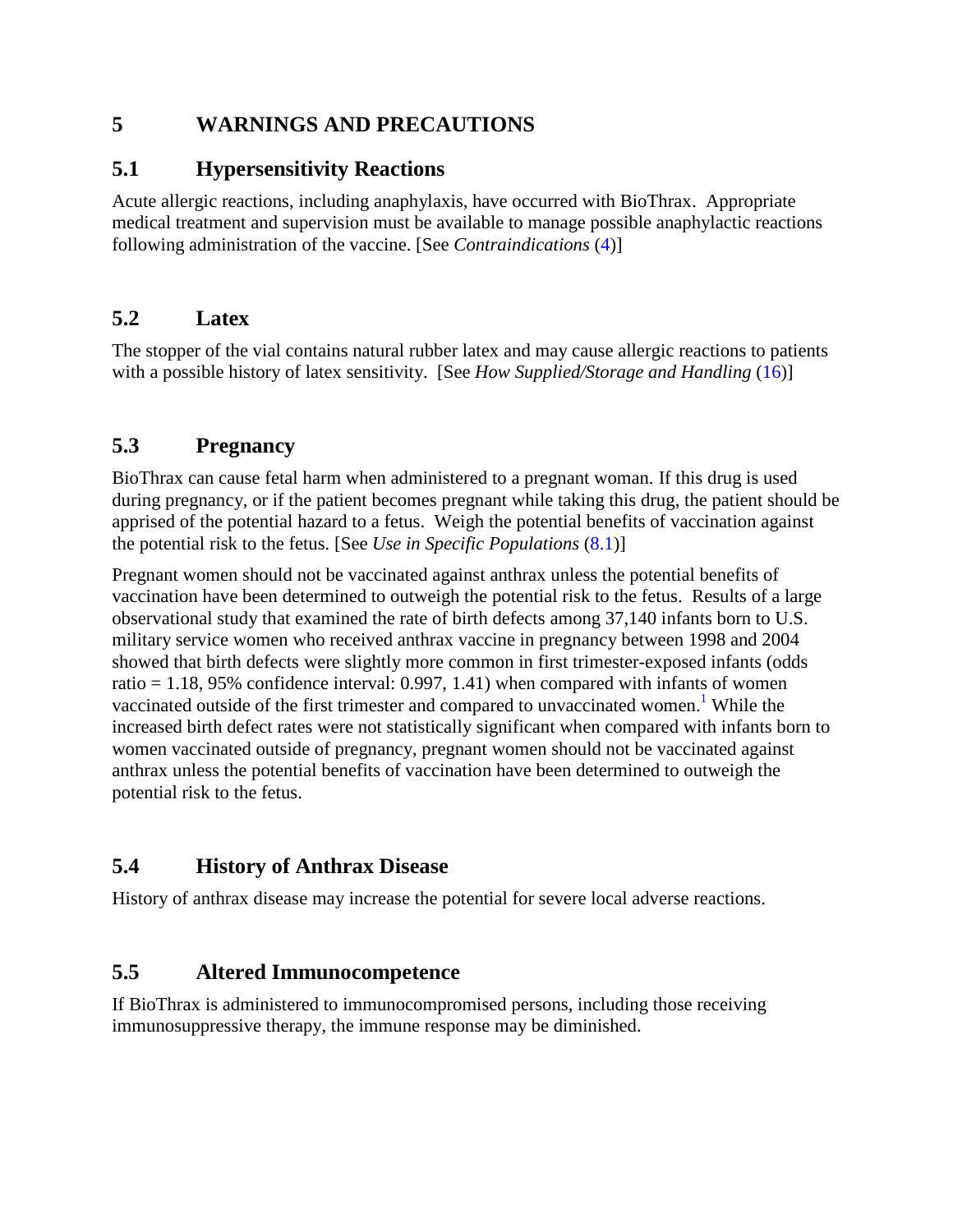## **5.6 Limitations of Vaccine Effectiveness**

Vaccination with BioThrax may not protect all individuals.

## <span id="page-4-0"></span>**6 ADVERSE REACTIONS**

The most common  $(210\%)$  local (injection-site) adverse reactions observed in clinical studies were tenderness, pain, erythema, edema, and arm motion limitation. The most common  $(\geq 5\%)$ systemic adverse reactions were muscle aches, headache, and fatigue.

# **6.1 Clinical Trials Experience**

Because clinical trials are conducted under widely varying conditions, adverse reaction rates observed in the clinical trials of a product cannot be directly compared to rates in the clinical trials of another product and may not reflect the rates observed in clinical practice.

#### *Pre-Exposure Prophylaxis*

In an open-label safety study of 15,907 doses of BioThrax administered by the subcutaneous route to approximately 7,000 textile employees, laboratory workers and other at risk individuals, local and systemic reactions were monitored. Over the course of the 5-year study the following local adverse reactions were reported: 24 (0.15% of doses administered) severe local adverse reactions (defined as edema or induration measuring greater than 120 mm in diameter or accompanied by marked limitation of arm motion or marked axillary node tenderness), 150 (0.94% of doses administered) moderate local adverse reactions (edema or induration greater than 30 mm but less than 120 mm in diameter), and 1,373 (8.63% of doses administered) mild local adverse reactions (erythema only or induration measuring less than 30 mm in diameter). Four cases of systemic adverse reactions were reported during the 5-year reporting period  $\leq 0.06\%$  of doses administered). These reactions, which were reported to have been transient, included fever, chills, nausea, and general body aches.

In a randomized, double-blinded, placebo-controlled, and active-controlled multi-center clinical study, 1,564 healthy subjects were enrolled. The objective of this study was to evaluate the effect of (1) changing the route of vaccine administration from subcutaneous (SC) to intramuscular (IM), and (2) of reducing the number of doses on the safety and immunogenicity of BioThrax. The dosing schedules and routes studied are provided in [Table 1.](#page-5-0) [See *Clinical Studies* [\(14\)](#page-14-0)]

Group A (8SC) (N=259) received BioThrax via the SC route of administration at Weeks 0, 2, 4, and Months 6, 12, 18 followed by 2 annual boosters (original U.S. licensed route/schedule). Group A served as the active control in this study.

Group B (8IM) (N=262) received BioThrax via the IM route of administration at Weeks 0, 2, 4, and Months 6, 12, 18 followed by 2 annual boosters.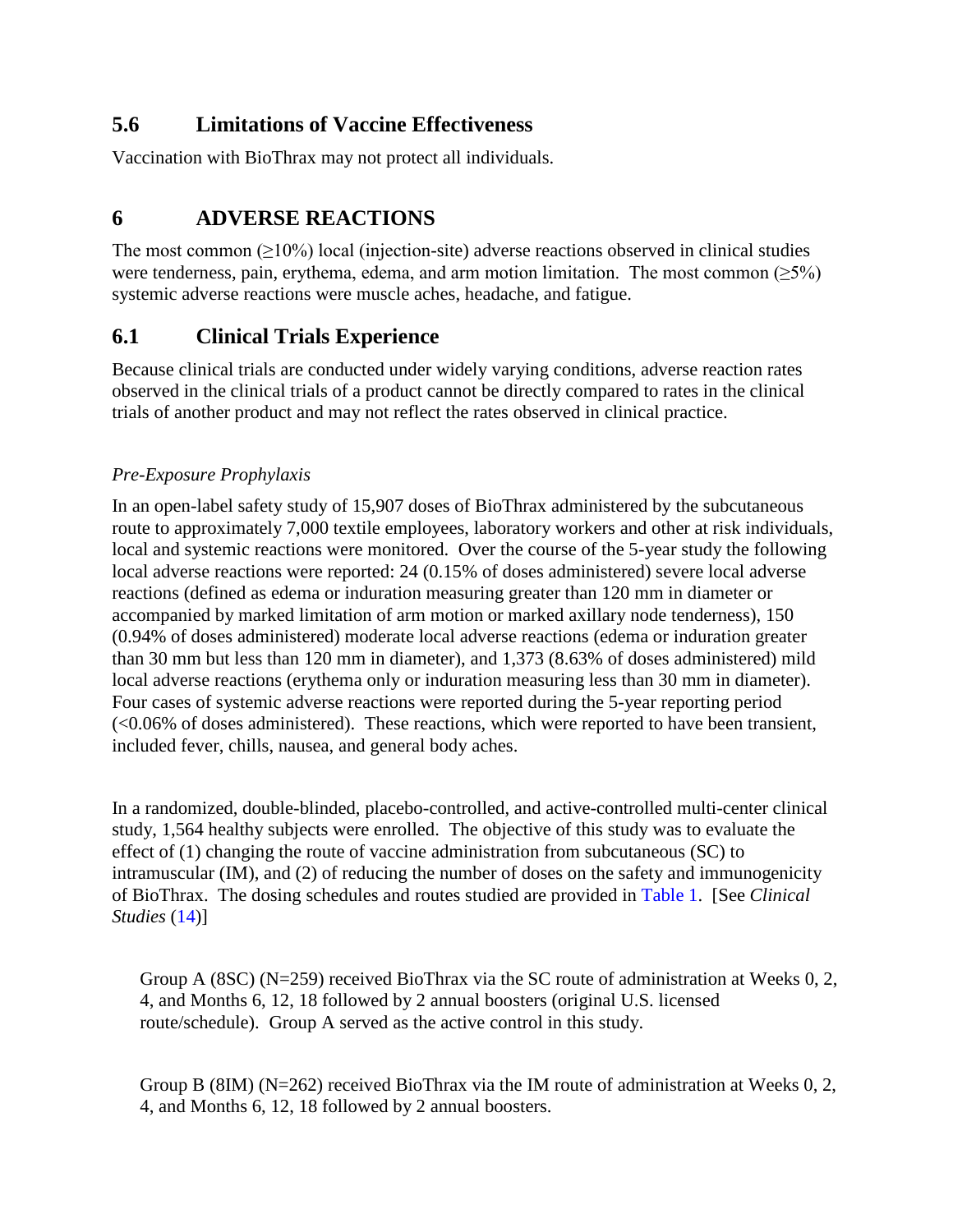Group C (COM) (N=782) received BioThrax via the IM route of administration at Weeks 0, 4 (no Week 2 dose), and Month 6 with various schedules thereafter. (Group C represents data from 3 randomized groups [Groups D, E, and F] combined for the analysis through Month 7 because the schedules are identical through the Month 6 dose.)

Group D (7IM) (N=256) received BioThrax via the IM route of administration at Weeks 0, 4 (no Week 2 dose), and Months 6, 12, 18 followed by 2 annual boosters.

Group E (5IM) ( $N=258$ ) received BioThrax via the IM route of administration at Weeks 0, 4 (no Week 2 dose), and Months 6, 18 followed by 1 booster dose at Month 42 (2 year interval).

| Group F (4IM) (N=268) received BioThrax via the IM route of administration at Weeks $0, 4$ |
|--------------------------------------------------------------------------------------------|
| (no Week 2 dose), and Month 6 followed by 1 booster dose at Month 42 (3 year interval).    |

<span id="page-5-0"></span>

|                                                                   | <b>Table 1: Vaccination Schedules and Routes Evaluated</b> |       |              |               |    |    |    |    |  |  |  |  |  |  |
|-------------------------------------------------------------------|------------------------------------------------------------|-------|--------------|---------------|----|----|----|----|--|--|--|--|--|--|
| <b>Group/Route</b>                                                |                                                            | Weeks |              | <b>Months</b> |    |    |    |    |  |  |  |  |  |  |
|                                                                   | $\mathbf 0$                                                | 2     |              | 6             | 12 | 18 | 30 | 42 |  |  |  |  |  |  |
| Group A $(8SC)^a$                                                 | V                                                          | V     | V            | V             | V  | V  | V  | V) |  |  |  |  |  |  |
| Group $B(8IM)$                                                    | V                                                          | V     | V            | V             | V  | V  | V  | X) |  |  |  |  |  |  |
| Group D (7IM)                                                     | V                                                          | S     | V            | V             | V  | V  | V  | X) |  |  |  |  |  |  |
| Group $E(5IM)$                                                    | V                                                          | S     | $\mathbf{V}$ | V             | S  | V  | S  |    |  |  |  |  |  |  |
| Group $F(4IM)$                                                    | V                                                          | S     | $\mathbf{V}$ | V             | S  | S  | S  |    |  |  |  |  |  |  |
| Placebob                                                          | S                                                          | S     | S            | S             | S  | S  | S  | S  |  |  |  |  |  |  |
| $SC_1$ subcutaneous: $IM_1$ intramuscular: V vaccine $S_1$ saline |                                                            |       |              |               |    |    |    |    |  |  |  |  |  |  |

SC: subcutaneous; IM: intramuscular; V: vaccine, S: saline

<sup>a</sup> Active Control.<br><sup>b</sup> Subjects randomized to the control group were then re-randomized (1:1) to receive saline by the IM or SC route. The IM and SC placebo groups are combined in analyses.

Subjects were instructed to complete a 14-day post-vaccination diary card after the first 2 doses and a 28 day diary card after the subsequent doses to capture solicited and unsolicited adverse reactions. Adverse reaction data were also collected from in-clinic exams, which were performed prior to, and 15 to 60 minutes after each injection, at 1 to 3 days after each injection for the first two injections, and at 28 days after injections 3 through 8. The mean age, gender ratio, and race distribution were not significantly different across treatment groups among the vaccinated cohort ( $N=1563$ ). The mean age was 39 years (range 18 to 62 years). Fifty-one percent of participants were female and 49% were male. Seventy-four percent were white, 21% were black and 5% were categorized as "other".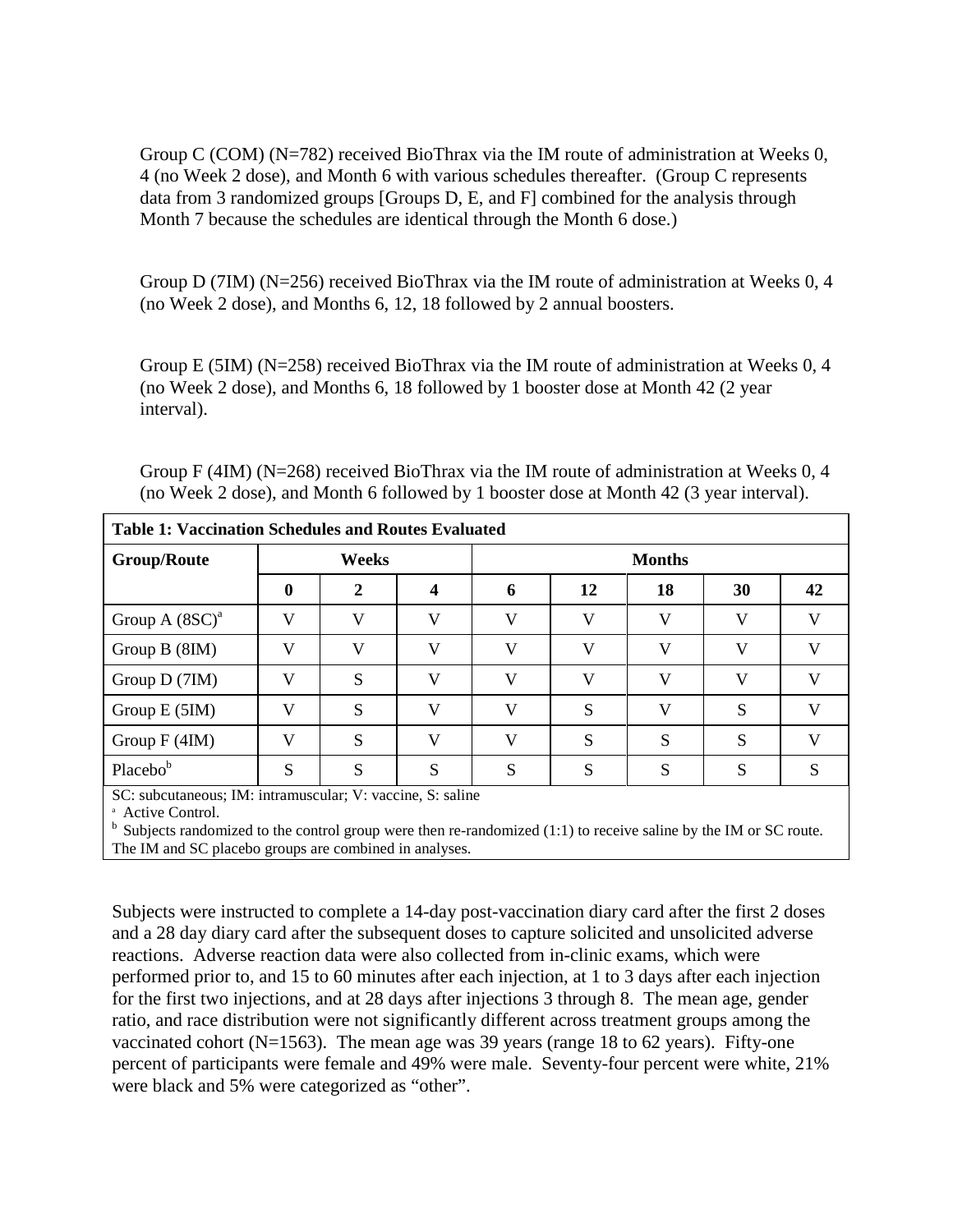Shown in [Table](#page-8-0) 2 are the rates (percentage) of prospectively defined local and systemic solicited adverse reactions observed in the in-clinic exams for doses 1-4 as well as the rates (percentage) of local and systemic solicited adverse reactions observed in the in-clinic exams for doses 5-8.

Analysis of injection site (local) adverse reactions by study group was performed after each dose. It was observed that groups receiving BioThrax by the IM route had a statistically significantly lower incidence ( $p \le 0.05$ ) of any (one or more) local adverse reactions compared to the BioThrax SC route, by dose in the in-clinic data set, in 23 out of 24 analyses. (This excludes doses where IM groups received a placebo.) Individual injection site adverse reactions occurring at statistically significantly lower frequencies ( $p \le 0.05$ ) in participants given BioThrax by the IM route included warmth (in all analyses), tenderness (in 19 out of 24 analyses), itching (in 22 out of 24 analyses), erythema (in all analyses), induration (in all analyses), edema (in 20 out of 24 analyses), and nodule (in all analyses). However, by dose, the incidences of arm motion limitation were comparable or higher in each BioThrax IM group compared to the 8SC group, with statistically significantly higher incidences ( $p \le 0.05$ ) observed in 10 out of 24 analyses. The incidence of any moderate or severe local adverse reactions was lower in BioThrax IM groups, compared to the 8SC group after each dose. Route of administration did not affect the occurrence of systemic adverse reactions, with the exception of muscle ache (increased incidence in the BioThrax IM groups after most doses). There was no pattern for differences in the incidence of any moderate or severe systemic adverse reactions for BioThrax IM groups compared to the 8SC group after each dose. The proportion of participants with severe local or systemic adverse reactions reported by adverse reaction category after each dose was very low (generally  $\langle 1\% \rangle$ .

Overall, women had a higher incidence of any local adverse reaction than did men, by dose, within BioThrax groups, regardless of the route of administration. Overall, women also had a higher incidence of any systemic adverse reaction than men, within BioThrax groups, regardless of the route of administration. A brief pain or burning sensation, felt immediately after vaccine injection, and distinct from injection site pain, was reported by 45 - 97% of all study participants receiving BioThrax. Reporting frequency and event intensity varied with route of administration and vaccine dose. Up to 11% of subjects rated the brief pain or burning they experienced immediately after vaccine injection as 8 out of 10 or greater. Female participants generally experienced a higher pain scale rating than male participants.

Eight serious adverse events (SAEs) were reported with 6 subjects and determined to be possibly related to the administration of BioThrax: (1) a case of generalized allergic reaction, (2) a case of ANA positive autoimmune disorder manifesting as a moderate bilateral arthralgia of the metacarpophalangeal (MCP) joints, (3) a right shoulder supraspinatus tendon tear, (4) a case of bilateral pseudotumor cerebri with bilateral disc edema, (5) a case of generalized seizure and hospitalization for evaluation of hydrocephalus and endoscopic fluid ventriculostomy, (6) a case of bilateral ductal carcinoma of the breast. No SAEs were determined by the investigator to be probably or definitely related to administration of BioThrax. The percent of serious adverse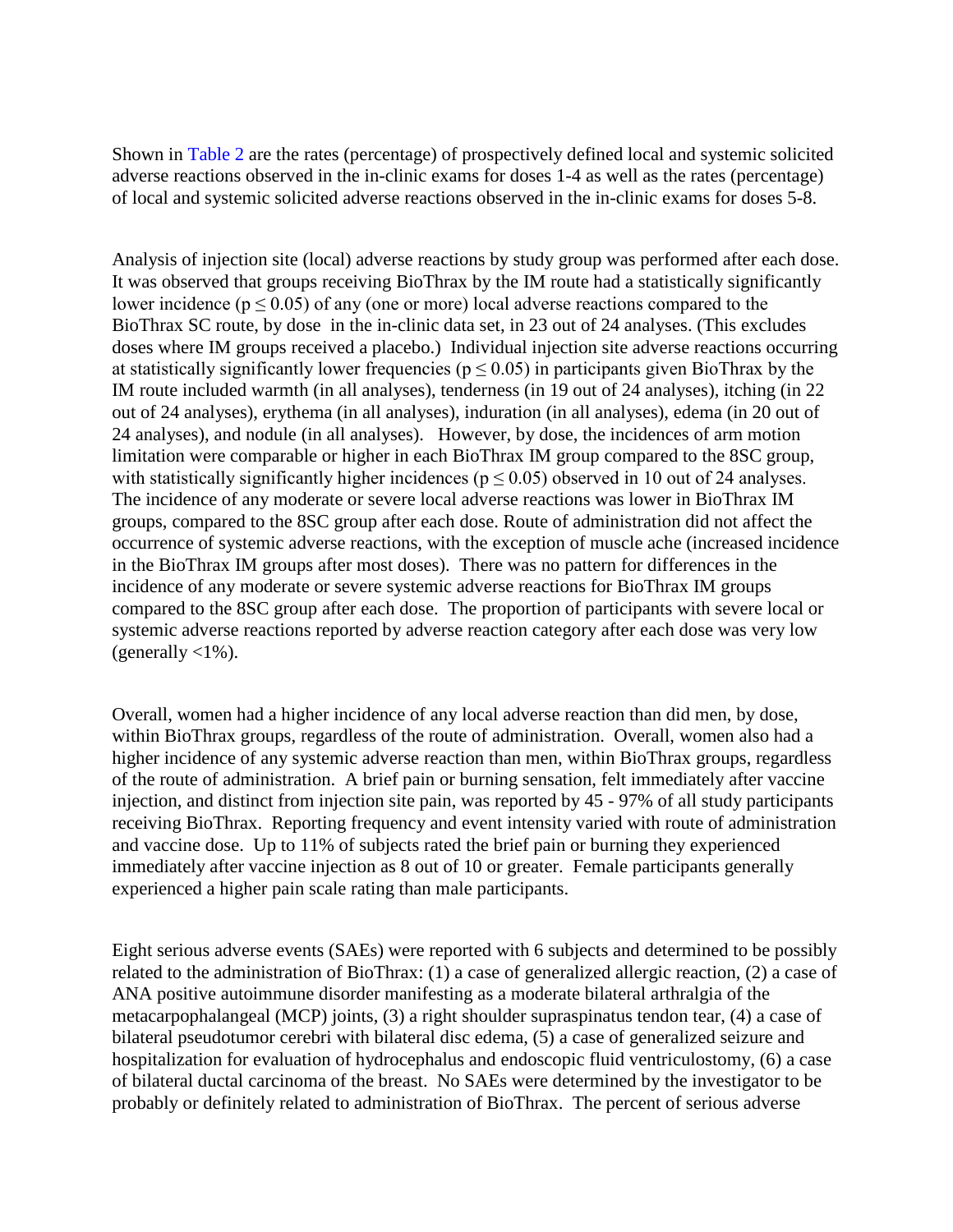events was similar between the BioThrax combined groups (193/1303 or 15%) and the placebo group (38/260 or 15%).

Fifty-one pregnancies were reported in this study, 33 of which occurred in women who received BioThrax as their last dose prior to conception and 18 in women who received placebo as their last dose prior to conception. Pregnancy outcomes where BioThrax was given within 30 days prior to conception (n=5) were 3 full-term live births (including 1 healthy term infant with a mild right clubbed foot abnormality), 1 spontaneous abortion, and 1 first trimester intra-utero fetal death. Pregnancy outcomes in the placebo group (n=5) were 4 full-term live births (including one with bilateral congenital hip dysplasia) and 1 elective abortion.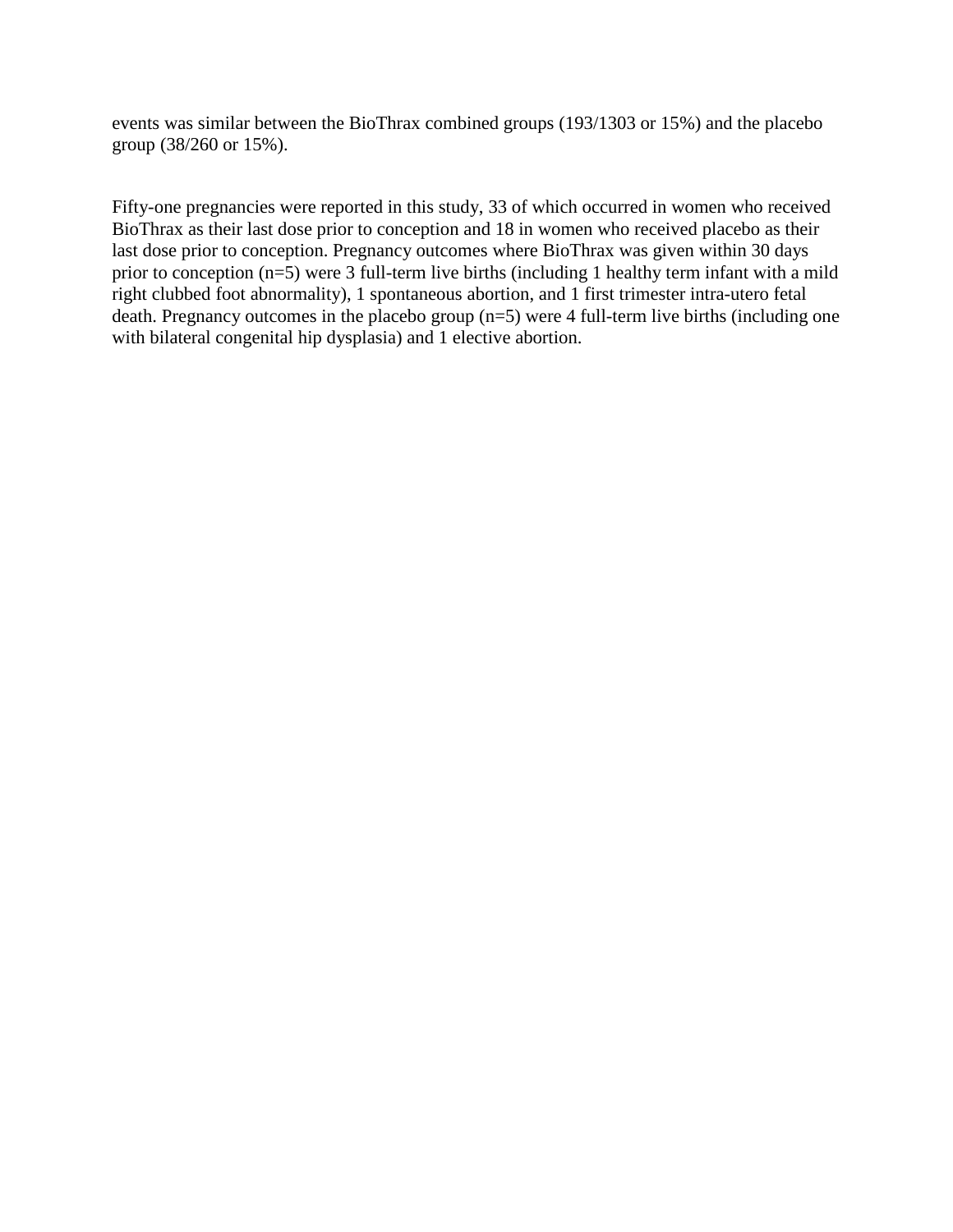<span id="page-8-0"></span>

| Table 2: Adverse Reactions: In-Clinic Day $0 - 3$ , Solicited by Dose Number <sup>a</sup>                                                                                                                                                                                               |                    |                |                |                         |                                                                  |                 |                |                 |                |                |                |                                                               |                |                |                |                |                                                               |                 |                |                                      |                |               |                 |                 |
|-----------------------------------------------------------------------------------------------------------------------------------------------------------------------------------------------------------------------------------------------------------------------------------------|--------------------|----------------|----------------|-------------------------|------------------------------------------------------------------|-----------------|----------------|-----------------|----------------|----------------|----------------|---------------------------------------------------------------|----------------|----------------|----------------|----------------|---------------------------------------------------------------|-----------------|----------------|--------------------------------------|----------------|---------------|-----------------|-----------------|
|                                                                                                                                                                                                                                                                                         | <b>STUDY GROUP</b> |                |                |                         |                                                                  |                 |                |                 |                |                |                |                                                               |                |                |                |                |                                                               |                 |                |                                      |                |               |                 |                 |
|                                                                                                                                                                                                                                                                                         |                    |                |                |                         | <b>Group D</b><br><b>BioThrax 7IM</b><br>(BioThrax Doses 1, 3-8) |                 |                |                 |                |                |                | Placebo <sup>c</sup><br><b>Control SC/IM</b><br>$(Doses 1-8)$ |                |                |                |                | <b>Group A</b><br><b>BioThrax 8SC</b><br>(BioThrax Doses 1-8) |                 |                |                                      |                |               |                 |                 |
|                                                                                                                                                                                                                                                                                         |                    |                |                |                         | Weeks-0-4-26 $^{\rm b}$<br>Months 12-18-30-42                    |                 |                |                 |                |                |                | Weeks-0-2-4-26<br><b>Months 12-18-30-42</b>                   |                |                |                |                |                                                               |                 |                | Weeks-0-2-4-26<br>Months 12-18-30-42 |                |               |                 |                 |
| Number of Subjects $(N)^d$                                                                                                                                                                                                                                                              |                    |                |                |                         | 256                                                              |                 |                |                 |                |                |                | $\overline{260}$                                              |                |                |                |                |                                                               |                 |                |                                      | 259            |               |                 |                 |
|                                                                                                                                                                                                                                                                                         |                    |                |                |                         | <b>Dose</b>                                                      |                 |                |                 |                |                |                |                                                               | <b>Dose</b>    |                |                |                |                                                               |                 |                |                                      | <b>Dose</b>    |               |                 |                 |
|                                                                                                                                                                                                                                                                                         | 1                  | $2^{\rm b}$    | 3              | $\overline{\mathbf{4}}$ | 5                                                                | 6               | 7              | 8               | $\mathbf{1}$   | $\overline{2}$ | 3              | $\overline{\mathbf{4}}$                                       | 5              | 6              | 7              | 8              | 1                                                             | $\mathbf{2}$    | 3              | $\overline{4}$                       | 5              | 6             | 7               | 8               |
|                                                                                                                                                                                                                                                                                         | $\frac{0}{0}$      | $\frac{0}{0}$  | $\frac{0}{0}$  | $\frac{0}{0}$           | $\frac{0}{0}$                                                    | $\frac{0}{0}$   | $\frac{0}{0}$  | $\frac{0}{0}$   | $\frac{0}{0}$  | $\frac{0}{0}$  | $\frac{0}{0}$  | $\frac{0}{0}$                                                 | $\frac{0}{0}$  | $\frac{0}{0}$  | $\frac{0}{0}$  | $\frac{0}{0}$  | $\frac{0}{0}$                                                 | $\frac{0}{0}$   | $\frac{0}{0}$  | $\frac{0}{0}$                        | $\frac{0}{0}$  | $\frac{0}{0}$ | $\frac{0}{0}$   | $\frac{0}{0}$   |
| <b>Local Adverse Reactions</b>                                                                                                                                                                                                                                                          |                    |                |                |                         |                                                                  |                 |                |                 |                |                |                |                                                               |                |                |                |                |                                                               |                 |                |                                      |                |               |                 |                 |
| Presence of any local                                                                                                                                                                                                                                                                   | 60                 | 23             | 68             | 68                      | 69                                                               | 77              | 76             | 73              | 22             | 22             | 19             | 27                                                            | 25             | 29             | 25             | 18             | 81                                                            | 89              | 80             | 84                                   | 81             | 84            | 84              | 92              |
| adverse reaction                                                                                                                                                                                                                                                                        |                    |                |                |                         |                                                                  |                 |                |                 |                |                |                |                                                               |                |                |                |                |                                                               |                 |                |                                      |                |               |                 |                 |
| Warmth                                                                                                                                                                                                                                                                                  | $\overline{4}$     | $\mathcal{I}$  | 8              | 10                      | 11                                                               | 13              | 14             | 19              | $\mathbf{1}$   | $\theta$       | $\theta$       | $\overline{0}$                                                | $\Omega$       | $\overline{0}$ | -1             | -1             | 29                                                            | 41              | 32             | 39                                   | 34             | 40            | 51              | 49              |
| Tenderness                                                                                                                                                                                                                                                                              | 46                 | $\overline{7}$ | 51             | 47                      | 41                                                               | 44              | 44             | 48              | 6              | 8              | $\tau$         | 10                                                            | 6              | $\tau$         | $\overline{7}$ | $\overline{4}$ | 64                                                            | 72              | 48             | 65                                   | 53             | 57            | 61              | 63              |
| Itching                                                                                                                                                                                                                                                                                 | -1                 | $\theta$       | $\overline{2}$ | $\overline{4}$          | $\tau$                                                           | $7\phantom{.0}$ | $\tau$         | 10              | $\mathbf{0}$   | $\Omega$       | $\theta$       | $\overline{0}$                                                | -1             | $\overline{0}$ | $\overline{0}$ | $\Omega$       | 3                                                             | 16              | 23             | 20                                   | 17             | 22            | 25              | 26              |
| Pain                                                                                                                                                                                                                                                                                    | 16                 | $\overline{4}$ | 20             | $\overline{15}$         | 16                                                               | 13              | 16             | 15              | $\overline{4}$ | $\overline{2}$ | 3              | $\overline{4}$                                                | $\overline{4}$ | 2              | 3              | $\overline{2}$ | 16                                                            | $\overline{22}$ | 12             | 19                                   | 16             | 14            | 18              | 20              |
| Arm motion limitation                                                                                                                                                                                                                                                                   | 14                 | $\mathcal{I}$  | 15             | 11                      | 10                                                               | 10              | 15             | 9               |                | $\Omega$       | 2              |                                                               | -1             | $\overline{1}$ | -1             | $\theta$       | 8                                                             | 12              | 5              | 11                                   | 10             | 5             | 8               | 5               |
| Erythema                                                                                                                                                                                                                                                                                | 15                 | 10             | 20             | 30                      | 35                                                               | 48              | 40             | $\overline{37}$ | 11             | 12             | $\tau$         | 13                                                            | 14             | 17             | 14             | 11             | $\overline{53}$                                               | 64              | 57             | 65                                   | 64             | 64            | 68              | 71              |
| Induration                                                                                                                                                                                                                                                                              | $\tau$             | $\overline{7}$ | 12             | 16                      | 21                                                               | 23              | 15             | 17              |                | 3              | $\overline{c}$ | 3                                                             | $\overline{4}$ | $\overline{4}$ | 3              | 3              | 26                                                            | 35              | 28             | 40                                   | 38             | 36            | 38              | $\overline{35}$ |
| Edema                                                                                                                                                                                                                                                                                   | 5                  | $\overline{2}$ | 11             | 20                      | 15                                                               | 23              | 30             | 25              | 3              | $\overline{4}$ | $\overline{4}$ | $\overline{4}$                                                | $\overline{4}$ | $\tau$         | 8              | 5              | 17                                                            | $\overline{33}$ | 31             | 33                                   | 31             | 35            | $\overline{37}$ | 46              |
| Nodule                                                                                                                                                                                                                                                                                  | 3                  | $\theta$       | $\overline{4}$ | 5                       | 8                                                                | $\mathbf{Q}$    | 6              | 5               | $\theta$       | $\overline{2}$ | $\Omega$       |                                                               | $\overline{c}$ | $\overline{0}$ | $\overline{2}$ | $\mathbf{0}$   | 39                                                            | 42              | 36             | 26                                   | 26             | 23            | 21              | 27              |
| <b>Bruise</b>                                                                                                                                                                                                                                                                           | 5                  | $\overline{4}$ | 5              | 3                       | 2                                                                | $\overline{4}$  | 3              | 2               | $\overline{4}$ | 5              | 1              | $\overline{4}$                                                | 3              | 5              | 5              | $\overline{4}$ | 6                                                             | $7\phantom{.0}$ | 6              | 6                                    | 3              | 6             | 5               | 6               |
| Presence of any                                                                                                                                                                                                                                                                         | 5                  | $\mathcal{I}$  | 8              | $7\phantom{.0}$         | $\overline{4}$                                                   | 5               | 6              | $\overline{4}$  | $\Omega$       | $\Omega$       | $\Omega$       | $\Omega$                                                      | $\Omega$       | $\Omega$       | $\Omega$       | $\Omega$       | $\tau$                                                        | 16              | 8              | 13                                   | 10             | $\tau$        | 12              | 14              |
| moderate/severe local                                                                                                                                                                                                                                                                   |                    |                |                |                         |                                                                  |                 |                |                 |                |                |                |                                                               |                |                |                |                |                                                               |                 |                |                                      |                |               |                 |                 |
| adverse reactions <sup>e</sup>                                                                                                                                                                                                                                                          |                    |                |                |                         |                                                                  |                 |                |                 |                |                |                |                                                               |                |                |                |                |                                                               |                 |                |                                      |                |               |                 |                 |
| Presence of any large local<br>adverse reaction <sup>t</sup>                                                                                                                                                                                                                            | $\Omega$           | $\theta$       | $\Omega$       | 2                       | 2                                                                | $\overline{4}$  | 2              | 2               | $\Omega$       | $\overline{0}$ | $\Omega$       | $\Omega$                                                      | $\mathbf{0}$   | $\overline{0}$ | $\Omega$       | $\Omega$       | $\overline{0}$                                                | 1               | $\overline{4}$ | 2                                    | $\overline{1}$ | 2             | 2               | $\overline{4}$  |
| <b>Systemic Adverse Reactions</b>                                                                                                                                                                                                                                                       |                    |                |                |                         |                                                                  |                 |                |                 |                |                |                |                                                               |                |                |                |                |                                                               |                 |                |                                      |                |               |                 |                 |
| Presence of any systemic<br>adverse reaction                                                                                                                                                                                                                                            | 18                 | 12             | 24             | 19                      | 15                                                               | 19              | 10             | 9               | 10             | 10             | 13             | 11                                                            | 13             | 8              | 13             | $\overline{4}$ | 16                                                            | 20              | 18             | 21                                   | 18             | 14            | 20              | 17              |
| Fatigue                                                                                                                                                                                                                                                                                 | 9                  | $\overline{4}$ | 12             | 10                      | $\mathbf{Q}$                                                     | 11              | $\overline{4}$ | 6               | 5              | $\overline{4}$ | $\tau$         | $\overline{7}$                                                | 8              | 5              | 10             | 3              | 9                                                             | 12              | 8              | 12                                   | 12             | 10            | 10              | 13              |
| Muscle ache                                                                                                                                                                                                                                                                             | 8                  | $\overline{4}$ | 13             | 6                       | 5                                                                | 5               | 3              | 5               | $\overline{2}$ | $\mathfrak{2}$ | 3              | $\overline{4}$                                                | 5              | 3              | $\overline{1}$ | -1             | 5                                                             | 8               | $\overline{4}$ | 5                                    | $\overline{4}$ | 3             | 9               | 5               |
| Headache                                                                                                                                                                                                                                                                                | 6                  | 6              | $\mathbf{Q}$   | $7\phantom{.0}$         | 8                                                                | 8               | $\mathfrak{F}$ | $\overline{4}$  | $\overline{4}$ | 6              | 5              | $\overline{4}$                                                | $\tau$         | $\overline{4}$ | 6              | $\mathbf{1}$   | $\tau$                                                        | 9               | 8              | 11                                   | $\tau$         | 5             | 9               | 2               |
| $Fever > 100.4$ <sup>o</sup> $F$                                                                                                                                                                                                                                                        | $\theta$           | $\theta$       | $\Omega$       | $\theta$                | $\Omega$                                                         | $\Omega$        | $\Omega$       | $\Omega$        | $\theta$       | $\theta$       | $\theta$       | $\Omega$                                                      | $\mathbf{1}$   | $\theta$       | $\Omega$       | $\Omega$       | $\Omega$                                                      | $\Omega$        | $\Omega$       | $\Omega$                             | $\theta$       | $\Omega$      | $\Omega$        | $\overline{0}$  |
| Tender/painful axillary<br>adenopathy                                                                                                                                                                                                                                                   | $\Omega$           | $\theta$       | $\Omega$       | $\mathbf{1}$            | $\mathbf{1}$                                                     | $\mathbf{1}$    | $\Omega$       | $\Omega$        | $\theta$       | $\Omega$       | $\theta$       | $\Omega$                                                      | $\Omega$       | $\theta$       | $\theta$       | $\mathbf{1}$   | $\Omega$                                                      | $\mathbf{1}$    | $\overline{2}$ | $\mathbf{1}$                         | $\overline{1}$ | $\Omega$      | 1               | $\overline{0}$  |
| Presence of any<br>moderate/severe systemic<br>adverse reactions <sup>g</sup><br>Per-dose, statistical assessment performed on Intent-to-Treat population data. Evaluations performed at 15-60 minutes and 1-3 days following each injection and prior to the next scheduled injection. | $\overline{2}$     | 2              | 6              | 3                       | 3                                                                | 5               | $\overline{4}$ | 3               | $\overline{1}$ | $\overline{2}$ | 2              | $\overline{1}$                                                | 3              | $\mathbf{1}$   | $\overline{2}$ | $\mathbf{1}$   | 2                                                             | 5               | $\overline{4}$ | 3                                    | 3              | 2             | 3               | 2               |

b Subjects received saline (instead of BioThrax) for the Week 2 dose. Placebo dose data for 7IM group is in italics.  $c$  The two saline groups (SC and IM) were combined.

N is the highest number per treatment arm (received at least one dose); denominator (N) varied with dose number due to attrition over time.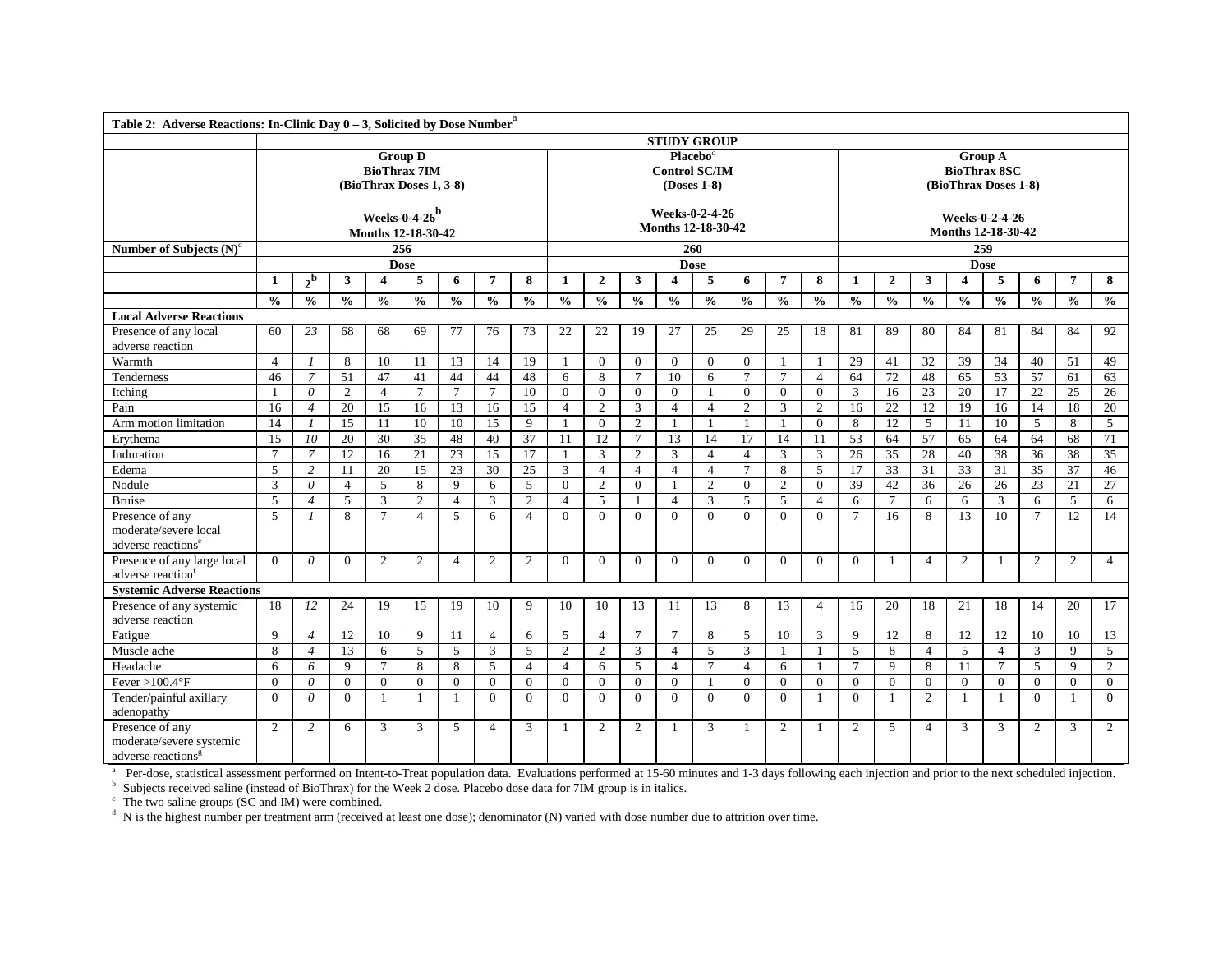Moderate = causes discomfort and interferes with normal daily activities; Severe = incapacitating and completely prevents performing normal daily activities. This is based on the local AE categories of warmth, tenderness, itching, pain, and arm motion limitation.<br>Large = an occurrence of induration, erythema, edema, nodule, and bruise with a largest diameter greater than 120 mm.

Moderate = causes discomfort and interferes with normal daily activities; Severe = incapacitating and completely prevents performing normal daily activities. This is based on the systemic AE categories of fatigue, muscle ache, headache, and fever.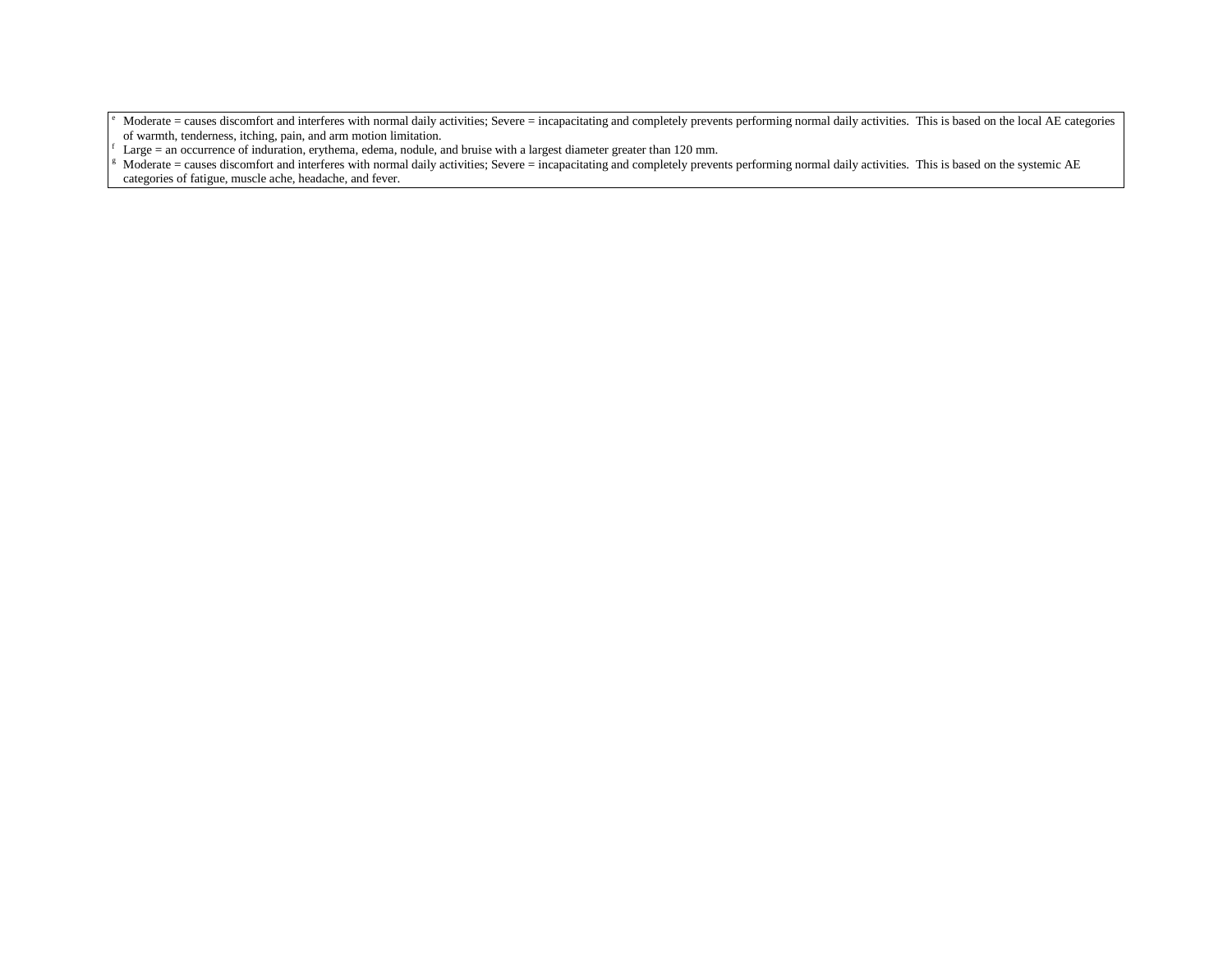Solicited and unsolicited adverse reactions observed from Day 0 through month 43 at a higher frequency (by at least 5%) in the BioThrax groups (IM and SC) as compared to the placebo (P) group were: headache (70.4% IM, 78.4% SC, 68.1% P); myalgia (72% IM, 76.1% SC, 50% P); and fatigue (70.1% IM, 76.8% SC, 60.8% P).

#### *Post-Exposure Prophylaxis*

A phase 3, open-label, uncontrolled, multi-center study evaluated the three-dose post-exposure prophylaxis BioThrax schedule (Week 0, 2, and 4) in 200 healthy adult subjects. The most common solicited adverse reactions reported 7 days after each vaccination comprised local reactions, including symptoms of lump, tenderness, and erythema. The most common solicited systemic reactions comprised fatigue, headache, and myalgia. Of the subjects that reported local and systemic solicited reactions,  $\geq$  98% required minimal or no treatment and resulted in little to no interference with subjects' daily activity. The most common (> 2.0%) unsolicited related adverse reactions reported following at least one dose up to 100 days after the third dose were: headache (4.0%), fatigue (3.5%), skin hyperpigmentation (3.5%), decreased joint range of motion (2.5%), myalgia (2.5%). No deaths were reported and neither of the two SAEs reported were considered to be related to vaccination. There were no pregnancies reported or subject withdrawals from the study due to adverse events.

### **6.2 Postmarketing Experience**

The following adverse events have been reported spontaneously. Since these events are reported voluntarily from a population of uncertain size, it is not always possible to reliably estimate their frequency or establish a causal relationship to drug exposure. The reports included below are listed due to one or more of the following factors: (1) seriousness of the event, (2) number of reports, or (3) strength of causal relationship to the drug.

#### • **Blood and lymphatic system disorders**

Lymphadenopathy

• **Gastrointestinal Disorders**

Nausea

• **Immune system disorders**

Allergic reactions (including anaphylaxis, angioedema, rash, urticaria, pruritus, erythema multiforme, anaphylactoid reaction, and Stevens Johnson syndrome)

• **Nervous system disorders**

Paresthesia syncope, dizziness, tremor, ulnar nerve neuropathy

#### • **Musculoskeletal, connective tissue, and bone disorders**

Arthralgia, arthropathy, myalgia, rhabdomyolysis, alopecia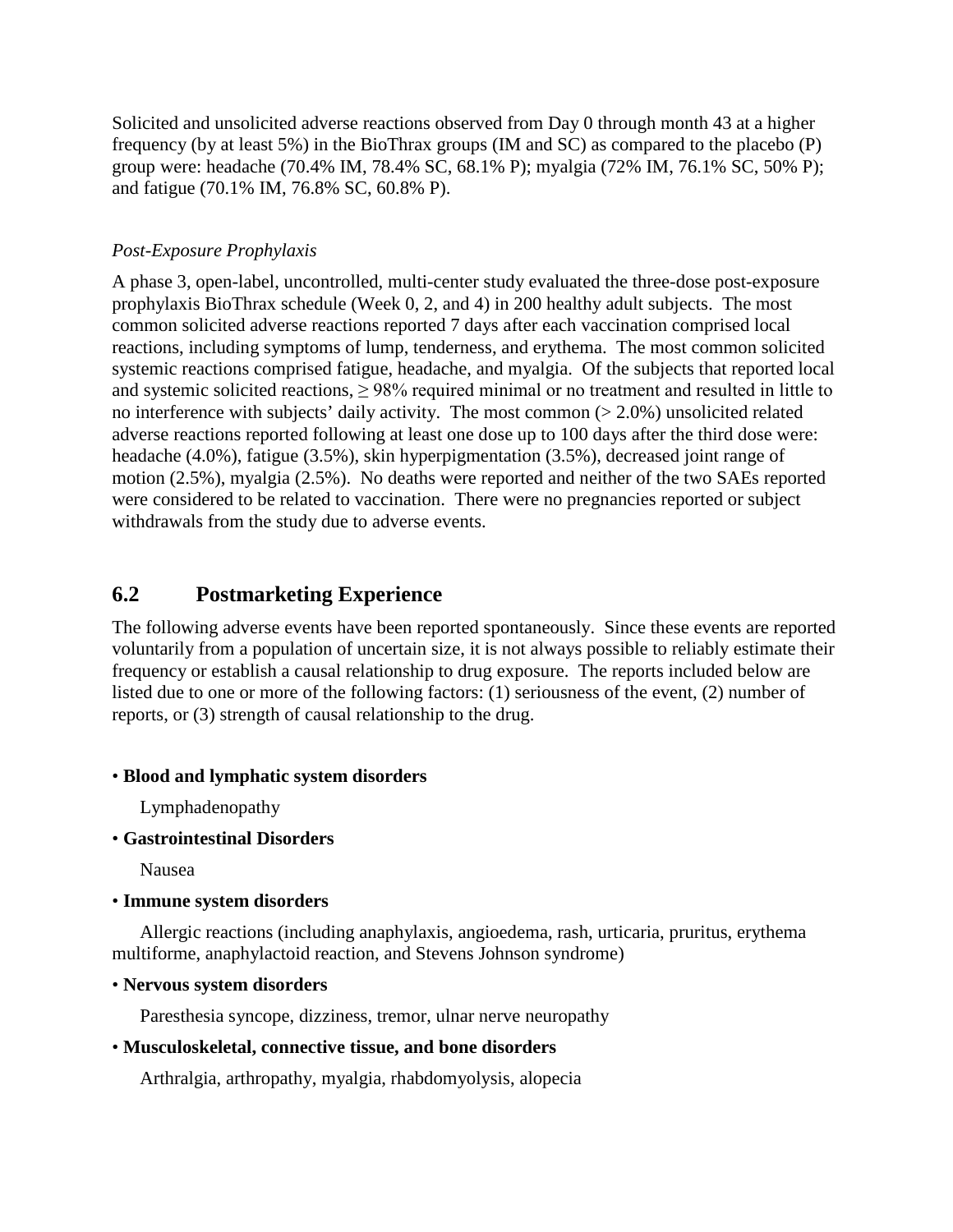#### • **General disorders and administration site conditions**

Malaise, pain, cellulitis, flu-like symptoms

• **Psychiatric disorders**

Insomnia

• **Skin and Subcutaneous disorders**

Pruritis, rash, urticaria

#### • **Vascular disorders**

Flushing

Infrequent reports were also received of multisystem disorders defined as chronic symptoms involving at least two of the following three categories: fatigue, mood-cognition, and musculoskeletal system.

# **7 DRUG INTERACTIONS**

#### **7.1 Ciprofloxacin**

Co-administration of 0.5 mL BioThrax SC with oral ciprofloxacin in human subjects did not alter the pharmacokinetics of ciprofloxacin or the immunogenicity of BioThrax as measured by the anthrax lethal toxin neutralization assay. [See *Clinical Studies* [\(14.3\)](#page-20-2)]

### **7.2 Concomitant Administration with Other Vaccines**

The safety and efficacy of concomitant administration of BioThrax with other licensed vaccines has not been evaluated.

BioThrax should not be mixed with any other vaccine in the same syringe or vial. If BioThrax is to be given at the same time as another injectable vaccine(s), the vaccine(s) should be administered at different injection sites.

### **7.3 Immunosuppressive Therapies**

Immunosuppressive therapies, including chemotherapy, corticosteroids (used in high-doses longer than 2 weeks), and radiation therapy may reduce the response of BioThrax.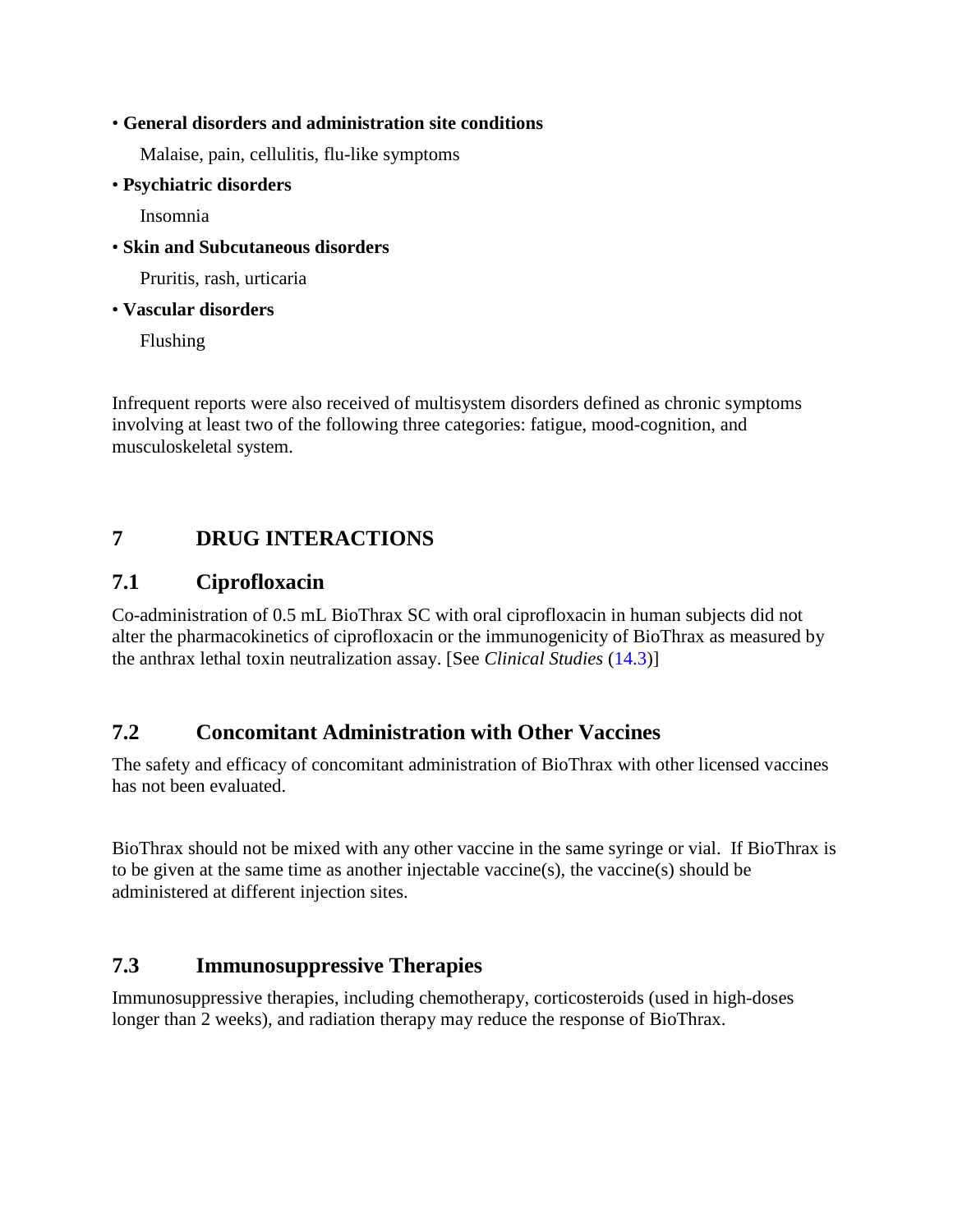## **8 USE IN SPECIFIC POPULATIONS**

### <span id="page-12-1"></span>**8.1 Pregnancy**

Pregnancy Category D. [See *Warnings and Precautions* [\(5.3\)](#page-3-1)]

Healthcare practitioners are encouraged to register women who receive BioThrax during pregnancy in Emergent's vaccination pregnancy registry by calling 1-619-553-9255.

Male Fertility: A retrospective study was performed at an in-vitro fertilization clinic to evaluate whether BioThrax may impact reproductive function in men. This study compared semen parameters, embryo quality, and pregnancy outcomes in 254 male clients who stated that they had received BioThrax, with those of 791 male clients who did not[.](#page-20-3)<sup>2</sup> Prior receipt of BioThrax did not influence semen parameters (including concentration, motility, and morphology), fertilization rate, embryo quality or clinical pregnancy rates.

### **8.3 Nursing Mothers**

It is not known whether BioThrax is excreted in human milk. Because many drugs are excreted in human milk, caution should be exercised when BioThrax is administered to a nursing woman.

### <span id="page-12-2"></span>**8.4 Pediatric Use**

Safety and effectiveness in pediatric patients have not been established for BioThrax.

#### <span id="page-12-3"></span>**8.5 Geriatric Use**

BioThrax has not been approved for use in patients greater than 65 years of age.

# <span id="page-12-0"></span>**11 DESCRIPTION**

BioThrax® (Anthrax Vaccine Adsorbed) is a sterile, milky-white suspension for intramuscular or subcutaneous injections made from cell-free filtrates of microaerophilic cultures of an avirulent, nonencapsulated strain of *Bacillus anthracis*. The production cultures are grown in a chemically defined protein-free medium consisting of a mixture of amino acids, vitamins, inorganic salts, and sugars. The final product, prepared from the sterile filtrate culture fluid contains proteins, including the 83kDa protective antigen (PA) protein, released during the growth period and contains no dead or live bacteria. The final product is formulated to contain 1.2 mg/mL aluminum, added as aluminum hydroxide in 0.85% sodium chloride. The final product is formulated to contain 25 mcg/mL benzethonium chloride and 100 mcg/mL formaldehyde, added as preservatives.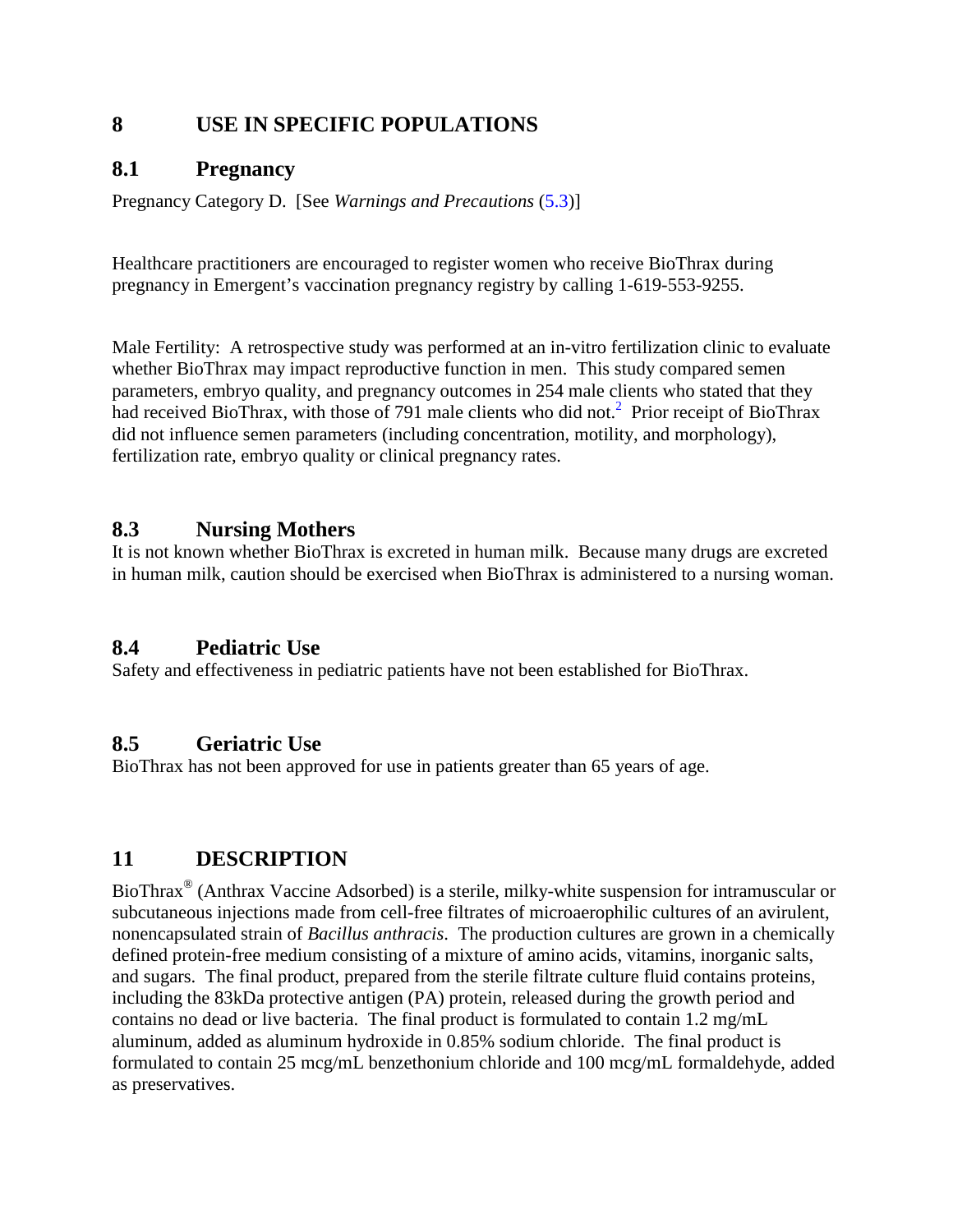# **12 CLINICAL PHARMACOLOGY**

#### **12.1 Mechanism of Action**

Anthrax is a zoonotic disease caused by the Gram-positive, spore-forming bacterium *Bacillus anthracis*. BioThrax induces antibodies raised against PA that may contribute to protection by neutralizing the activities of the cytotoxic lethal toxin and edema toxin of *Bacillus anthracis*. [3](#page-20-4) *Bacillus anthracis* proteins other than PA may be present in BioThrax, but their contribution to protection has not been determined.

# **13 NONCLINICAL TOXICOLOGY**

The effect of BioThrax on embryo-fetal and pre-weaning development was evaluated in a developmental toxicity study using pregnant rabbits. One group of rabbits was administered BioThrax twice prior to gestation and during the period of organogenesis (gestation day 7). A second group of rabbits was administered BioThrax twice prior to gestation and on gestation day 17. BioThrax was administered at 0.5 ml/rabbit/occasion, by intramuscular injection. No adverse effects on mating, fertility, pregnancy, parturition, lactation, embryo-fetal or preweaning development were observed. There were no vaccine-related fetal malformations or other evidence of teratogenesis noted in this study.

### <span id="page-13-0"></span>**13.2 Animal Pharmacology**

Since it is not feasible or ethical to conduct controlled clinical trials with anthrax, the efficacy of BioThrax in a post-exposure setting is based on studies in animals. Pre-exposure prophylaxis animal models were used to derive protective antibody thresholds to bridge animal efficacy and human immunogenicity data and predict efficacy in humans.

Pivotal efficacy animal studies were conducted in rabbits and nonhuman primates (NHPs). Animals received two IM vaccinations four weeks apart with serial dilutions of BioThrax and were subjected to lethal challenge on study day 70 with aerosolized *B. anthracis* spores at a target dose exceeding the 50% lethal dose by 200-fold. Serum samples were collected at various time points prior to challenge for immune response analysis via anthrax lethal toxin neutralizing antibody (TNA) assay. The relationship between pre-challenge serum TNA levels and survival was evaluated. Logistic regression analysis demonstrated that a 70% probability of survival was associated with a TNA  $NF_{50}$  (50% neutralization factor) level of 0.56 in rabbits and 0.29 in NHPs.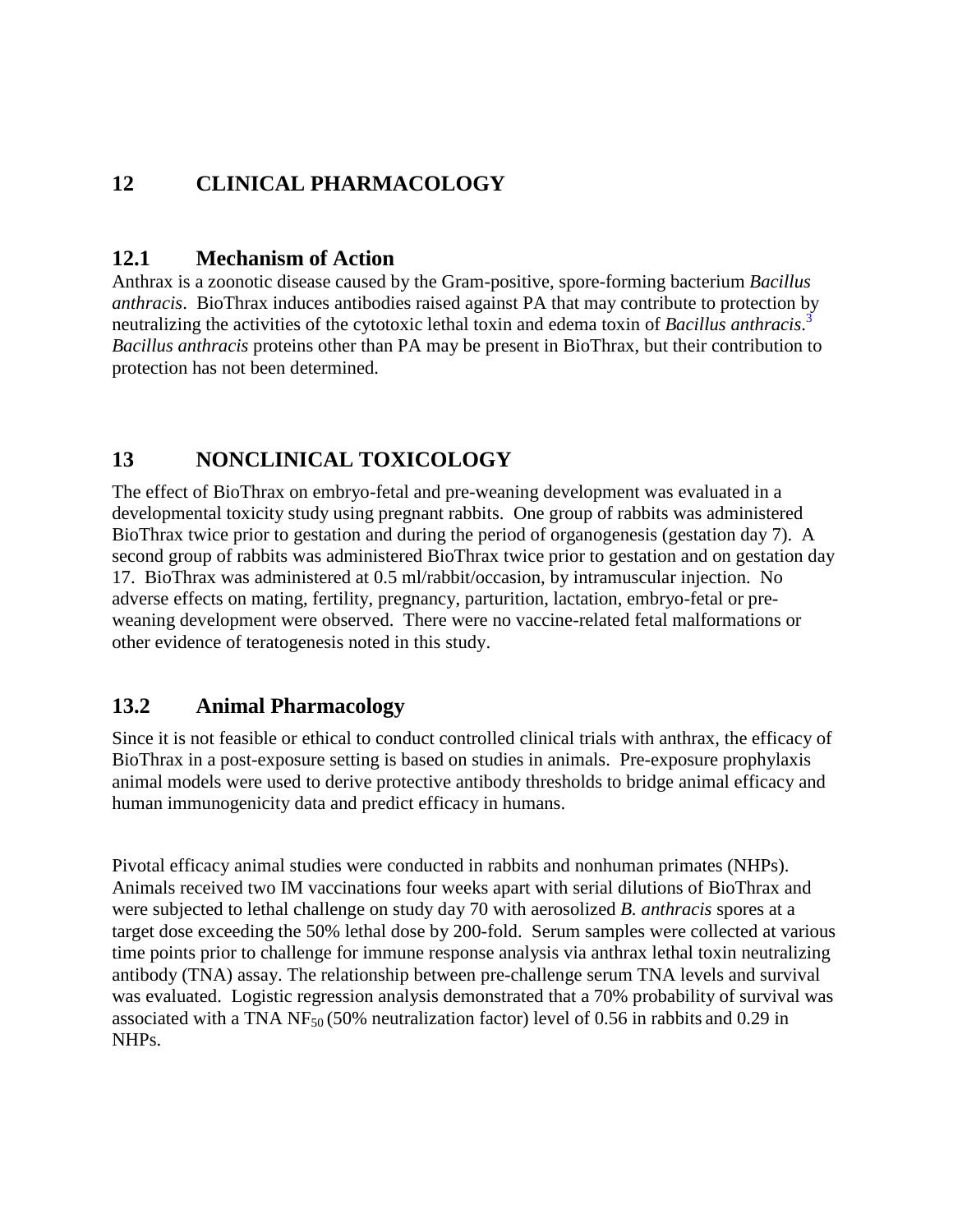The ability of BioThrax to increase survival after the cessation of the post-exposure antimicrobial treatment, as compared with antimicrobial treatment alone, was investigated in two post-exposure animal model studies. In these studies, rabbits were challenged via inhalation with aerosolized *B. anthracis* spores and subsequently treated with levofloxacin administered via oral gavage once daily for 7 days starting at 6-12 hours post-exposure, with or without two intramuscular injections of BioThrax one week apart. Survival among animals that received both antimicrobial treatment and vaccination was between  $70 - 100\%$  and increased in a vaccine dose-dependent manner. In contrast, only 44% and 23% survival was observed among animals that received antimicrobial treatment only in the first and the second study, respectively ( $p <$ 0.0006 and p < 0.004, respectively). [See *Clinical Studies* [\(14.2\)](#page-19-0)]

### <span id="page-14-0"></span>**14 CLINICAL STUDIES**

#### **14.1 Pre-Exposure Prophylaxis**

A controlled field study using an earlier version of a protective antigen-based anthrax vaccine developed in the 1950's and supplied by G. G. Wright and associates of the U.S. Army Chemical Corps, Fort Detrick, Frederick, MD, that consisted of an aluminum potassium sulfateprecipitated cell-free filtrate from an aerobic culture, was conducted from  $1955$ -1959.<sup>[4](#page-20-5)</sup> This study included 1,249 workers [379 received anthrax vaccine, 414 received placebo, 116 received incomplete inoculations (with either vaccine or placebo) and 340 were in the observational group (no treatment)] in four mills in the northeastern United States that processed imported animal hides. The anthrax vaccine was administered subcutaneously at 0, 2, 4 weeks, 6, 12, 18 months. Prior to vaccination, the yearly average number of human anthrax cases (both cutaneous and inhalational) was 1.2 cases per 100 employees in these mills. During the trial, 26 cases of anthrax were reported across the four mills – 5 inhalation and 21 cutaneous. Of the five inhalation cases (four of which were fatal), two received placebo and three were in the observational group. Of the 21 cutaneous cases, 15 received placebo, three were in the observational group, and three received anthrax vaccine. Of those three cases in the vaccine group, one case occurred just prior to administration of the scheduled third dose, one case occurred 13 months after an individual received the third of the scheduled 6 doses (but no subsequent doses), and one case occurred prior to receiving the scheduled fourth dose of vaccine. The calculated efficacy of the vaccine to prevent all types of anthrax disease, regardless of the route of exposure or clinical manifestations, was 92.5% (lower 95% Confidence Interval (CI) = 65%).

Between 1962 and 1974, the Centers for Disease Control and Prevention (CDC) collected surveillance data on the occurrence of anthrax disease in mill workers or those living near mills in the United States.<sup>5, [6](#page-20-7)</sup> In that time period, individuals received either BioThrax or the earlier protective antigen-based anthrax vaccine used in the field trial described above. Of the 27 reported cases of anthrax, 24 cases occurred in unvaccinated individuals. In vaccinated individuals one case occurred after the person had been given one dose of anthrax vaccine and two cases occurred after individuals had been given two doses of anthrax vaccine. No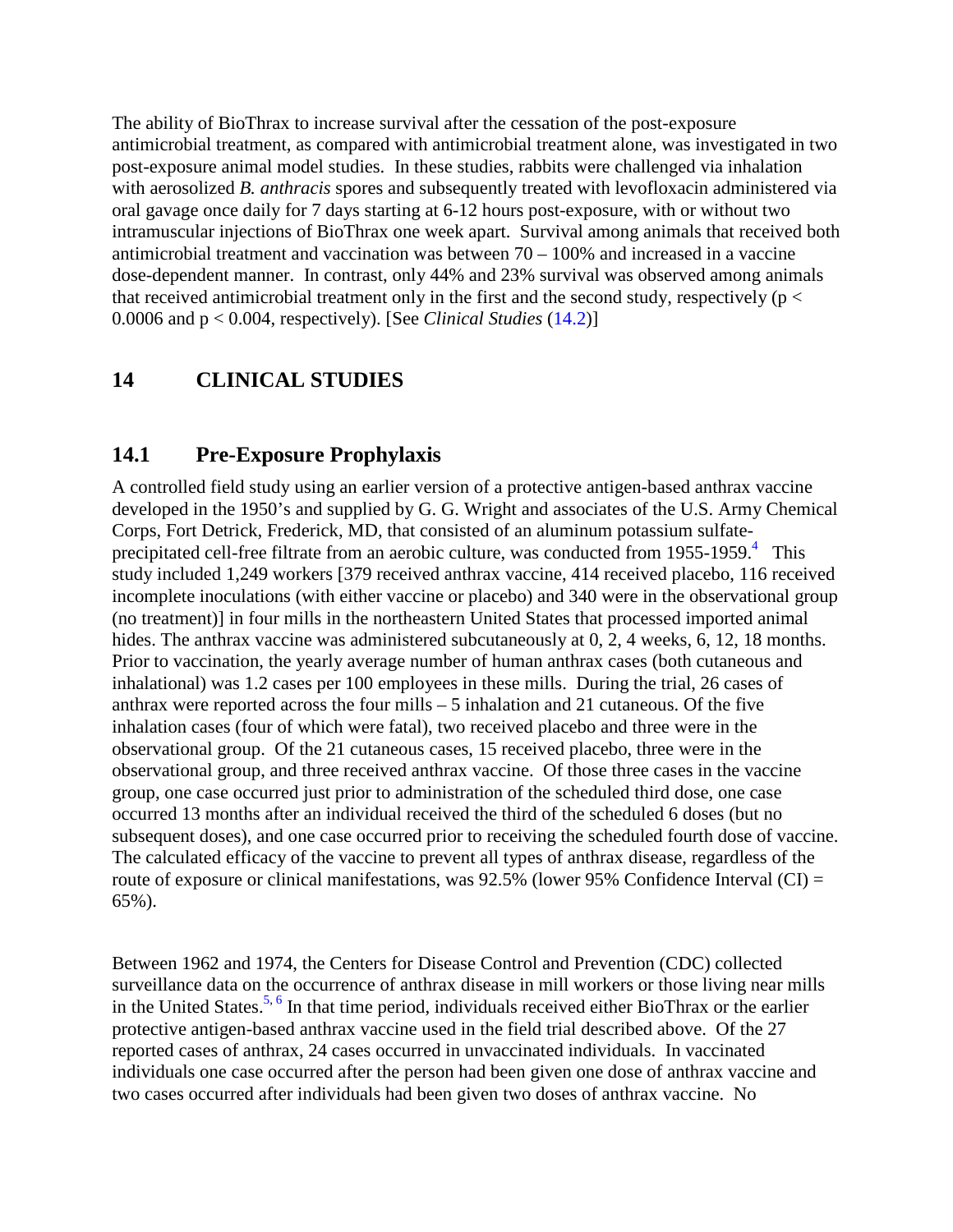documented cases of anthrax were reported for individuals who had received at least three doses of the originally licensed six-dose series of anthrax vaccine.

Between 2002 and 2007, a prospective double-blinded, randomized, placebo-controlled and active-controlled study was conducted to evaluate the impact on safety and immunogenicity on changing the administration route from SC to IM, and reducing the number of doses. This study enrolled 1,564 healthy civilian men and women between the ages of 18 and 61. A total of 1,563 subjects received at least one dose (one subject withdrew consent prior to the first injection). Subjects were randomized to one of six groups. See [Table 1.](#page-5-0)

Using an Enzyme-Linked Immunosorbent Assay (ELISA), Immunoglobulin G (IgG) antibodies directed against anthrax protective antigen (PA) were measured at the Week 8 and Months 7, 13, 19, 31, and 43 time points. The three primary immunogenicity endpoints were: (1) Geometric Mean Concentration (GMC) (mcg/mL), (2) Geometric Mean Titer (GMT), and (3) percentage with 4-fold rise in anti-PA antibody titer from baseline.

The criteria for non-inferiority of comparisons based on ratios of GMCs and GMTs and differences in the rates of 4-fold rise in antibody titer were defined as follows:

Mean antibody concentration ratio: non-inferiority was achieved when the upper bound of the 95% confidence limit was  $< 1.5$ 

Mean antibody titer ratio: non-inferiority was achieved when the upper bound of the 95% confidence limit was  $< 1.5$ 

4-fold rise in antibody titer: non-inferiority was achieved when the upper bound of the 95% confidence limit was < 0.10

To compare the originally licensed 6-dose SC schedule (0, 2, 4 weeks and 6, 12, and 18 months) versus a 3-dose IM primary series (at 0, 1, and 6 months), non-inferiority analyses were performed for all three primary immunogenicity endpoints. This evaluation compared the immune response at Month 7 for Group C (COM, where COM is Combined, as described in 6.1) to Month 19 for Group A (TRT-8SC, where TRT is Treatment) and Group B (TRT-8IM). Noninferiority was demonstrated for all analyses (See [Table 3\)](#page-17-0). These results support a 3 dose primary series of BioThrax administered IM at 0, 1 and 6 months, followed by booster doses at 12 and 18 months and at 1-year intervals thereafter to maintain protective immunity.

The Month 7 antibody levels of Group A (TRT-8SC) were non-inferior to Month 13 and 19 antibody levels after a 0, 2, 4 week and 6 month primary SC series followed by SC booster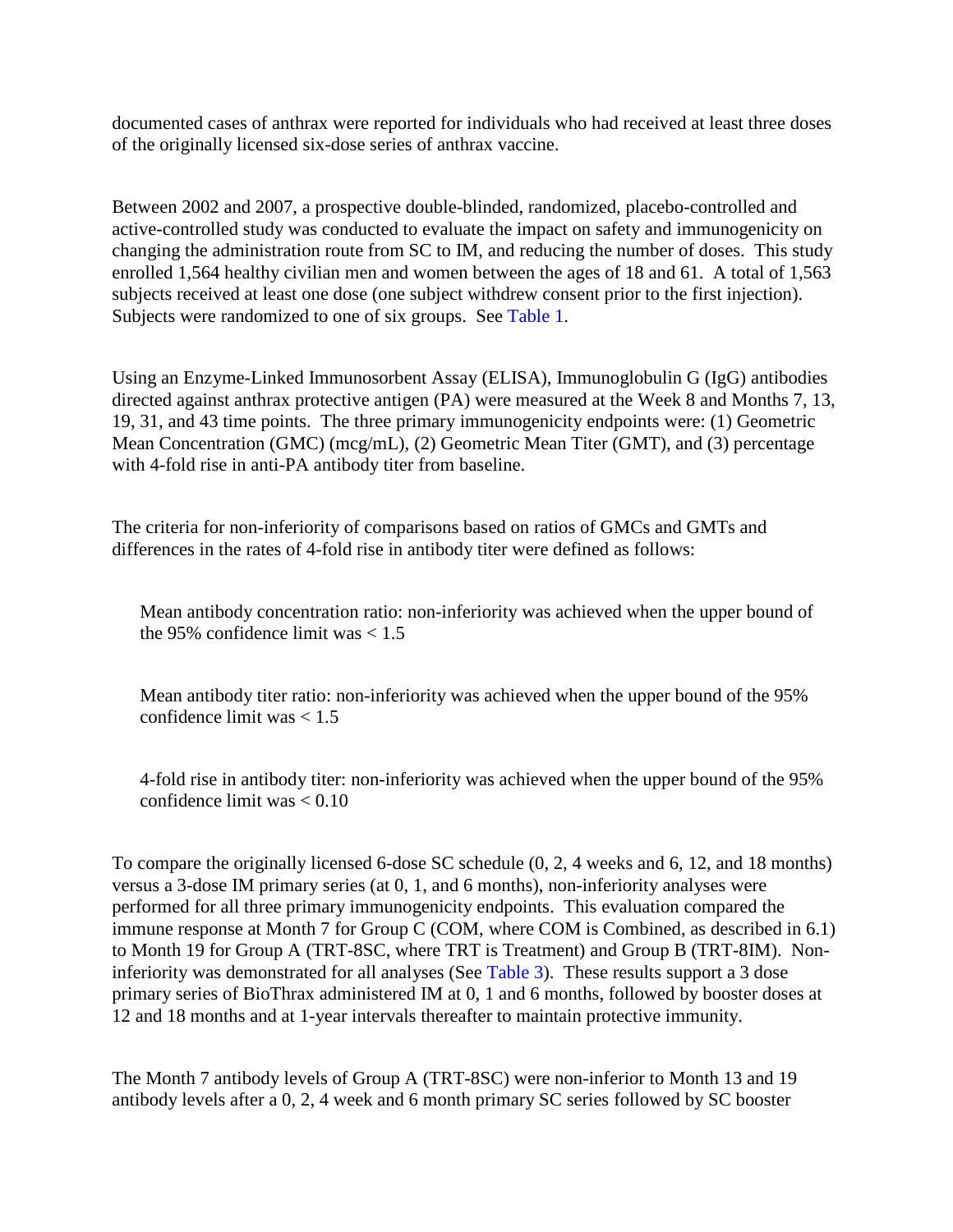injections at 12 and 18 months (see [Table 3\)](#page-17-0). These results support a 4 dose SC primary series of BioThrax administered at weeks 0, 2, 4, and at 6 months followed by booster doses at 12 and 18 months after initiation of the series, and at 1-year intervals thereafter to maintain protective immunity.

#### Catch-Up Administration for Delayed or Missed Doses

In subjects who did not receive booster doses at 12, 18, and 30 months, PA antibody levels decline over time following the third dose of BioThrax administered intramuscularly at 6 months (Group F; 4IM; 0, 1, 6, and 42 months). In the absence of booster doses it is not known whether these individuals are adequately protected between 12 months and receipt of a booster dose at 42 months. One month following a dose of BioThrax at 42 months the immune response for Group F met the criteria for non-inferiority relative to Group A (8SC) for all three primary immunogenicity endpoints (see [Table 3\)](#page-17-0). The optimal schedule for further intramuscular booster doses among persons administered a single booster dose at 42 months following completion of a three-dose primary series at 0, 1, and 6 months is not known.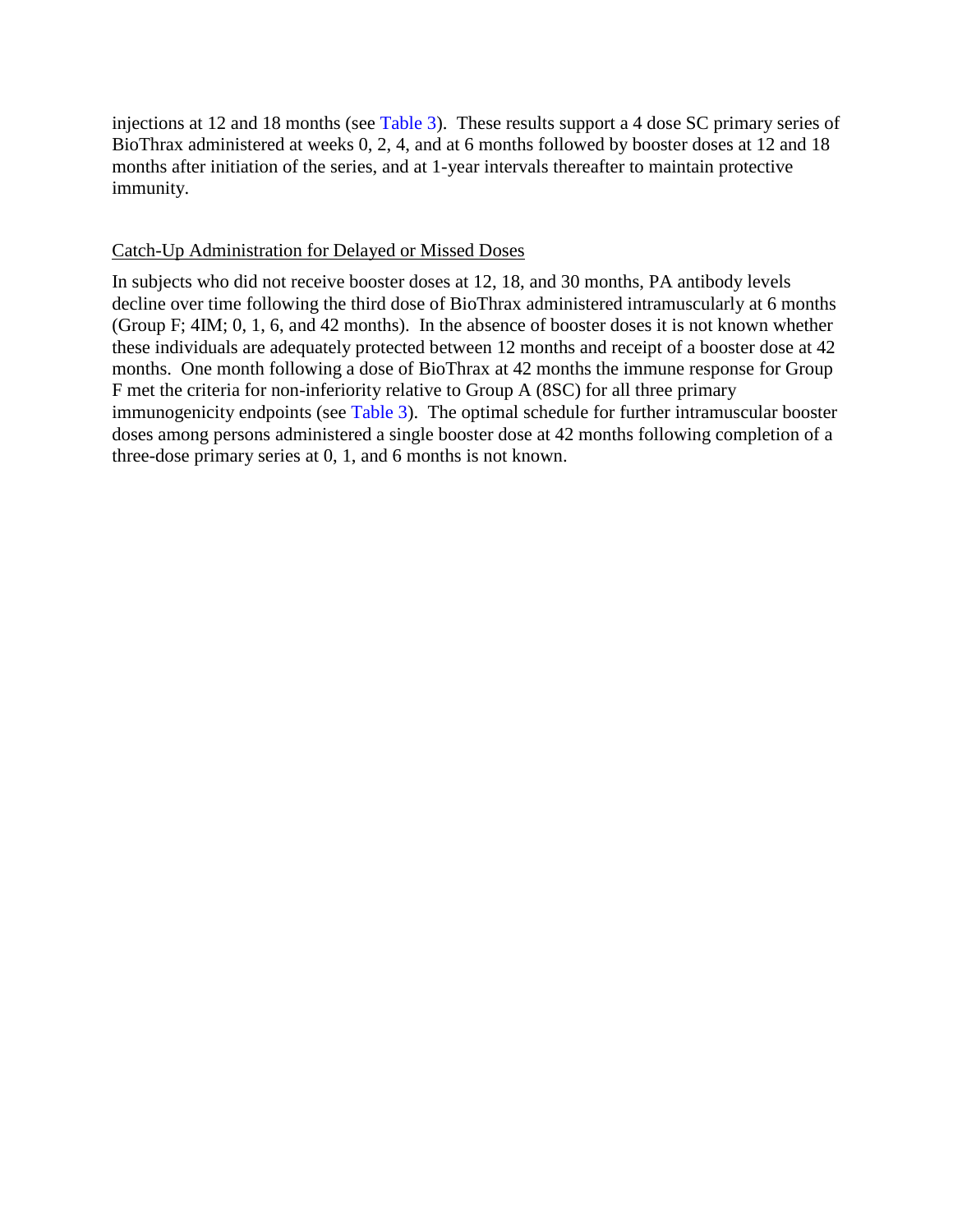<span id="page-17-0"></span>

| Table 3: Primary Immunogenicity Endpoints (According to Protocol <sup>4</sup> ) |                                          |                                          |                                          |                                                   |                                          |                                           |                                          |  |  |  |
|---------------------------------------------------------------------------------|------------------------------------------|------------------------------------------|------------------------------------------|---------------------------------------------------|------------------------------------------|-------------------------------------------|------------------------------------------|--|--|--|
|                                                                                 | Week 4                                   | Week 8                                   | Month <sub>7</sub>                       | Month 13                                          | Month 19                                 | Month 31                                  | Month 43                                 |  |  |  |
| Anti-PA Specific IgG GMC, mcg/mL                                                |                                          |                                          |                                          |                                                   |                                          |                                           |                                          |  |  |  |
|                                                                                 | $\mathbf n$<br><b>GMC</b><br>95%CI       | $\mathbf n$<br><b>GMC</b><br>95%CI       | $\mathbf n$<br>GMC<br>95%CI              | $\mathbf n$<br><b>GMC</b><br>95%CI                | $\mathbf n$<br>GMC<br>95%CI              | $\mathbf n$<br><b>GMC</b><br>95%CI        | $\mathbf n$<br><b>GMC</b><br>95%CI       |  |  |  |
| TRT-8SC<br>Group A                                                              | 242<br>49.72<br>(43.32, 57.06)           | 235<br>94.29<br>(82.08, 108.31)          | 219<br>201.14<br>(174.71, 231.56)        | 203<br>201.67<br>(174.77, 232.71)                 | 190<br>193.45<br>(167.29, 223.69)        | 167<br>250.07<br>(215.38, 290.34)         | 144<br>216.83<br>(185.80, 253.05)        |  |  |  |
| $TRT-7IMb$<br>Group D                                                           | 723<br>2.63<br>(2.39, 2.89)              | 698<br>46.39<br>(42.18, 51.01)           | 636<br>206.09<br>(187.14, 226.96)        | 203<br>229.86<br>(203.20, 260.02)                 | 192<br>204.95<br>(180.82, 232.29)        | 169<br>263.13<br>(231.09, 299.61)         | 139<br>254.80<br>(222.03, 292.40)        |  |  |  |
| $TRT-5IMb$<br>Group E<br>$TRT-4IM^b$                                            |                                          |                                          |                                          | 399<br>28.64<br>(25.79, 31.81)                    | 174<br>293.60<br>(258.30, 333.73)<br>193 | 153<br>33.68<br>(29.48, 38.48)<br>179     | 141<br>310.02<br>(270.49, 355.33)<br>157 |  |  |  |
| Group F                                                                         |                                          |                                          |                                          |                                                   | 13.71<br>(12.11, 15.53)                  | 7.80<br>(6.87, 8.86)                      | 433.20<br>(379.58, 494.40)               |  |  |  |
| Anti-PA Specific IgG GMT                                                        |                                          |                                          |                                          |                                                   |                                          |                                           |                                          |  |  |  |
|                                                                                 | $\mathbf n$<br><b>GMT</b><br>95% CI      | $\mathbf n$<br><b>GMT</b><br>95% CI      | $\mathbf n$<br><b>GMT</b><br>95% CI      | $\mathbf n$<br><b>GMT</b><br>95% CI               | $\mathbf n$<br><b>GMT</b><br>95% CI      | $\mathbf n$<br><b>GMT</b><br>95% CI       | $\mathbf n$<br><b>GMT</b><br>95% CI      |  |  |  |
| TRT-8SC<br>Group A                                                              | 242<br>565.16<br>(492.57, 648.45)        | 235<br>1048.50<br>(913.05, 1204.05)      | 219<br>2211.94<br>(1921.78, 2545.90)     | $\overline{203}$<br>2184.59<br>(1893.62, 2520.26) | 190<br>2080.89<br>(1799.87, 2405.79)     | 167<br>2677.97<br>(2306.82, 3108.83)      | 144<br>2282.36<br>(1955.79, 2663.45)     |  |  |  |
| $TRT-7IMb$<br>Group D                                                           | 723<br>36.61<br>(33.32, 40.23)           | 698<br>514.57<br>(468.08, 565.68)        | 636<br>2257.09<br>(2050.12, 2484.94)     | 203<br>2546.81<br>(2251.11, 2881.35)              | 192<br>2254.56<br>(1988.85, 2555.75)     | 169<br>2867.88<br>(2518.14, 3266.19)      | 139<br>2760.35<br>(2404.66, 3168.64)     |  |  |  |
| $TRT-5IMb$<br>Group E                                                           |                                          |                                          |                                          | 399<br>296.08<br>(266.67, 328.74)                 | 174<br>3167.26<br>(2785.88, 3600.85)     | 153<br>348.89<br>(305.33, 398.66)         | 141<br>3286.41<br>(2866.50, 3767.83)     |  |  |  |
| $TRT-4IM^b$<br>Group F                                                          |                                          |                                          |                                          |                                                   | 193<br>135.30<br>(119.44, 153.26)        | 179<br>79.63<br>(70.10, 90.44)            | 157<br>4683.79<br>(4102.99, 5346.80)     |  |  |  |
| 4-fold response                                                                 |                                          |                                          |                                          |                                                   |                                          |                                           |                                          |  |  |  |
|                                                                                 | $\mathbf n$<br>4-fold response<br>95% CI | $\mathbf n$<br>4-fold response<br>95% CI | $\mathbf n$<br>4-fold response<br>95% CI | $\mathbf n$<br>4-fold response<br>95% CI          | $\mathbf n$<br>4-fold response<br>95% CI | $\mathbf{n}$<br>4-fold response<br>95% CI | $\mathbf n$<br>4-fold response<br>95% CI |  |  |  |
| TRT-8SC<br>Group A                                                              | 242<br>80.99<br>(75.47, 85.73)           | 235<br>94.89<br>(91.25, 97.33)           | 219<br>98.63<br>(96.05, 99.72)           | 203<br>99.51<br>(97.29, 99.99)                    | 190<br>98.95<br>(96.25, 99.87)           | 167<br>100.00<br>(97.82, 100.00)          | 144<br>100.00<br>(97.47, 100.00)         |  |  |  |
| $TRT-7IM^b$<br>Group D                                                          | 723<br>4.15<br>(2.82, 5.87)              | 698<br>78.80<br>(75.57, 81.77)           | 636<br>97.80<br>(96.33, 98.79)           | 203<br>100.00<br>(98.20, 100.00)                  | 192<br>98.96<br>(96.29, 99.87)           | 169<br>100.00<br>(97.84, 100.00)          | 139<br>100.00<br>(97.38, 100.00)         |  |  |  |
| $TRT-5IMb$<br>Group E                                                           |                                          |                                          |                                          | 399<br>60.40<br>(55.41, 65.23)                    | 174<br>99.43<br>(96.84, 99.99)           | 153<br>63.40<br>(55.24, 71.03)            | 141<br>99.29<br>(96.11, 99.98)           |  |  |  |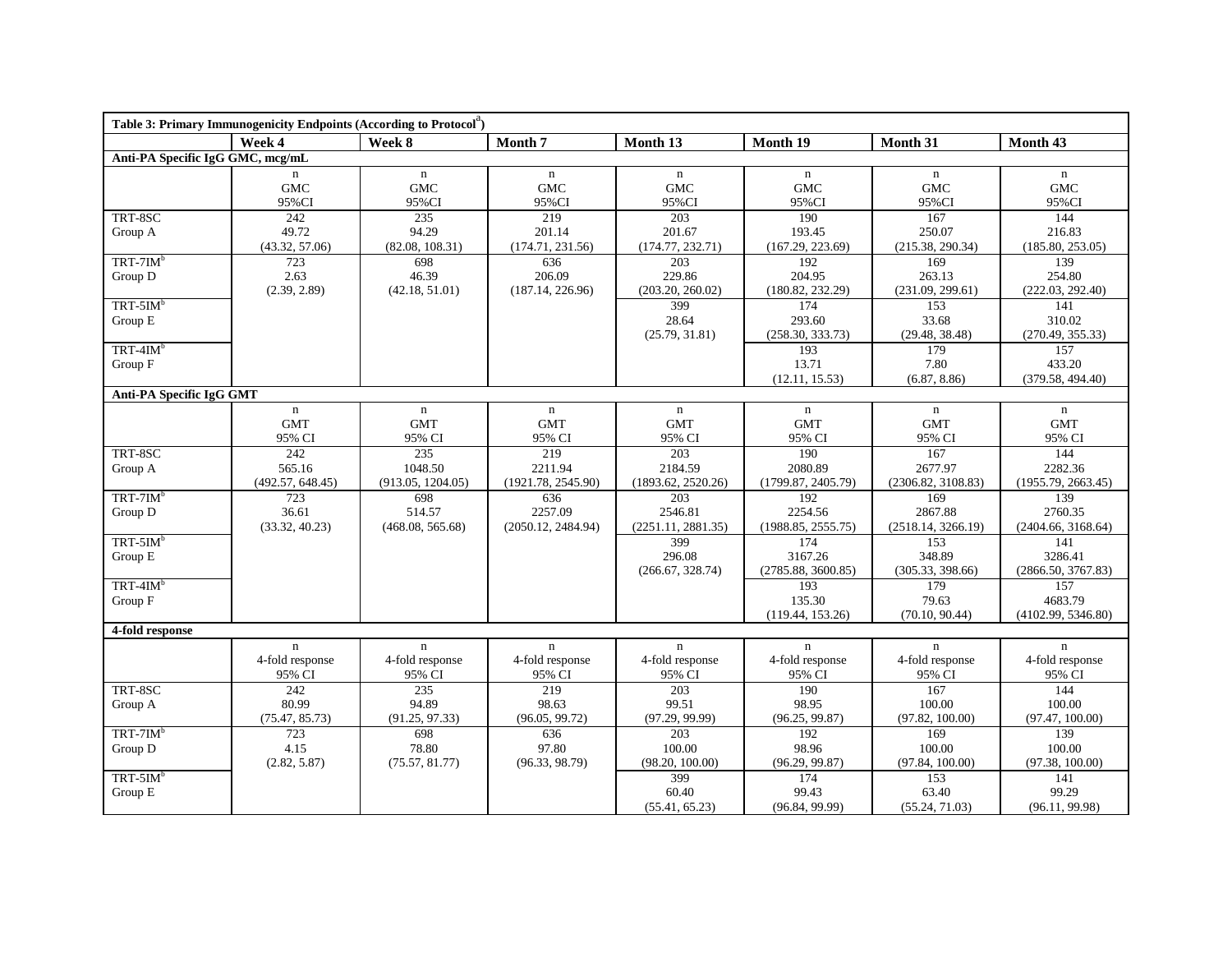| Table 3: Primary Immunogenicity Endpoints (According to Protocol) |        |        |                |          |                |                 |                |  |  |  |  |  |
|-------------------------------------------------------------------|--------|--------|----------------|----------|----------------|-----------------|----------------|--|--|--|--|--|
|                                                                   | Week 4 | Week 8 | <b>Month</b> 7 | Month 13 | Month 19       | <b>Month 31</b> | Month 43       |  |  |  |  |  |
| $TRT-4IM^b$                                                       |        |        |                |          | 193            | 179             | 157            |  |  |  |  |  |
| Group F                                                           |        |        |                |          | 37.82          | 22.35           | 99.36          |  |  |  |  |  |
|                                                                   |        |        |                |          | (30.96, 45.07) | (16.47, 29.16)  | (96.50, 99.98) |  |  |  |  |  |
|                                                                   |        |        |                |          |                |                 |                |  |  |  |  |  |

CI: Confidence Interval;

<sup>a</sup> According to Protocol (ATP): [NCT00119067] To be included in the ATP population at a particular timepoint, a participant must have: (a) received all injections up through that timepoint, (b) received these injections within the windows defined by protocol, (c) received the correct agent administered by the correct route according to subject's assigned study arm, (d) received the correct injection volume. A shot of 0.3 mL or greater is considered valid.

<sup>b</sup> Groups TRT-7IM, -5IM, and -4IM combined as group TRT-COM (combined) through Month 7 of the study, GMC: geometric mean concentration. GMT: geometric mean titer. IM: Intramuscular; SC: Subcutaneous, TRT: treatment.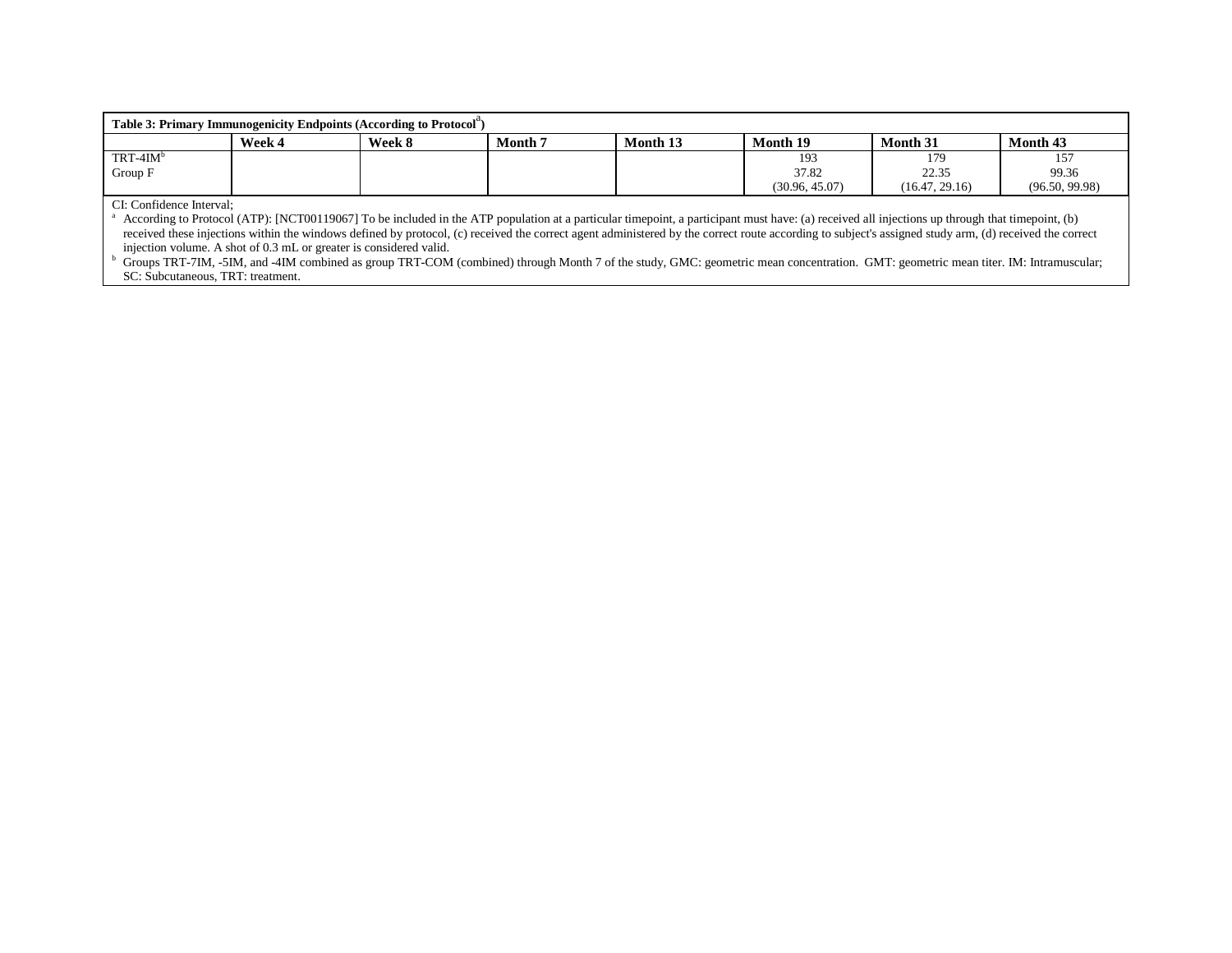# <span id="page-19-0"></span>**14.2 Post-Exposure Prophylaxis**

Based on the rabbit model-derived TNA threshold [See *Nonclinical Toxicology* [\(13.2\)](#page-13-0)], a pivotal clinical study was conducted to evaluate the immunogenicity and safety of a post-exposure SC administration schedule of BioThrax in healthy adults following 3 doses at 0, 2, and 4 weeks. Two hundred subjects were enrolled and followed for 128 days. The primary objective was to assess immunogenicity using TNA following the completion of three SC doses of BioThrax. The primary immunogenicity endpoint was the proportion of subjects achieving a threshold TNA  $NF_{50}$  value  $\geq 0.56$  at Day 63, 5 weeks after the third vaccination. Success was concluded if the lower bound of the 2-sided 95% CI of the proportion of human subjects achieving the TNA  $NF_{50}$ threshold was  $> 40\%$ .

Overall, 71.2% of subjects achieved an NF<sub>50</sub> value  $\geq$ 0.56 on Day 63 in the pivotal study. The lower bound of the 95% CI was 64.1%. (See [Table 4.](#page-19-1))

In a separate analysis of the pivotal clinical study using the threshold associated with a 70% probability of survival in NHPs, 93.5% of subjects achieved an NF<sub>50</sub> value  $\geq$ 0.29 on Day 63 [\(Table 4\)](#page-19-1). The lower bound of the 95% CI was 88.9% [\(Table 4\)](#page-19-1). The bridging of human immunogenicity data to the NHP study was supportive of the primary analysis comparing human threshold data with rabbit survival. [See *Nonclinical Toxicology* [\(13.2\)](#page-13-0)]

|                                   | (PP Population <sup>b</sup> )     |     |                         |                                                         |                                    |                                                             |                       |                              |  |  |  |  |  |
|-----------------------------------|-----------------------------------|-----|-------------------------|---------------------------------------------------------|------------------------------------|-------------------------------------------------------------|-----------------------|------------------------------|--|--|--|--|--|
| <b>Animal</b><br>Model            | <b>Time Point</b><br>Human/Animal | n   | Human<br><b>GMT</b>     | Animal<br><b>TNA</b>                                    | <b>Number</b><br>of Subjects       | <b>Proportion of Subjects</b><br>Meeting Threshold $(\%)^d$ |                       |                              |  |  |  |  |  |
|                                   |                                   |     | <b>TNA</b><br>$NF_{50}$ | $NF_{50}$<br><b>Threshold</b> <sup><math>c</math></sup> | <b>Meeting</b><br><b>Threshold</b> | Point                                                       | $95\%$ CI $(\%$       |                              |  |  |  |  |  |
|                                   |                                   |     | (SD)                    |                                                         |                                    | Est.<br>$\frac{6}{6}$                                       | Lower<br><b>Bound</b> | <b>Upper</b><br><b>Bound</b> |  |  |  |  |  |
| Rabbit <sup>e</sup>               | Day 63/Day 69                     | 184 | 0.86<br>(2.09)          | 0.56                                                    | 131                                | 71.2                                                        | 64.1                  | 77.6                         |  |  |  |  |  |
| Non-human<br>Primate <sup>f</sup> | Day $63/Day 70$                   | 184 | 0.86<br>(2.09)          | 0.29                                                    | 172                                | 93.5                                                        | 88.9                  | 96.6                         |  |  |  |  |  |

<span id="page-19-1"></span>Table 4: Proportion of Subjects Achieving TNA NF<sub>50</sub> Threshold<sup>a</sup> in the Pivotal Clinical Study

 $CI =$  confidence interval; NF<sub>50</sub> = 50% neutralization factor; PP = per protocol; SD = standard deviation; TNA = toxin neutralizing antibody. Note: Sample size (N) and denominators used for percentages are based on the number of subjects meeting the PP criteria at specified day(s).

<sup>a</sup> TNA NF<sub>50</sub> threshold is defined as the TNA NF<sub>50</sub> value associated with 70% survival in the animal challenge studies.<br><sup>b</sup> Human data are from the pivotal clinical study (NCT01491607).

 $\degree$  A logistic regression model with log10-transformed TNA NF<sub>50</sub> values as the predictor and survival as the response is used to derive the TNA  $\rm{NF_{50}}$  threshold associated with 70% probability of survival in rabbits and non-human primates, respectively. d 95% CI is calculated with the exact (Clopper-Pearson) method.

<sup>e</sup> The proportion of subjects achieving a TNA NF<sub>50</sub> response at Day 63 that met or exceeded the TNA NF<sub>50</sub> threshold in the rabbit model at Day 69 comprised the primary immunogenicity endpoint. <sup>f</sup>

<sup>f</sup>Comparison of the human TNA NF<sub>50</sub> response at Day 63 with the NHP TNA NF<sub>50</sub> threshold at Day 70 was defined as an immunogenicity endpoint and was supportive of the bridging of human immunogenicity data to rabbit survival.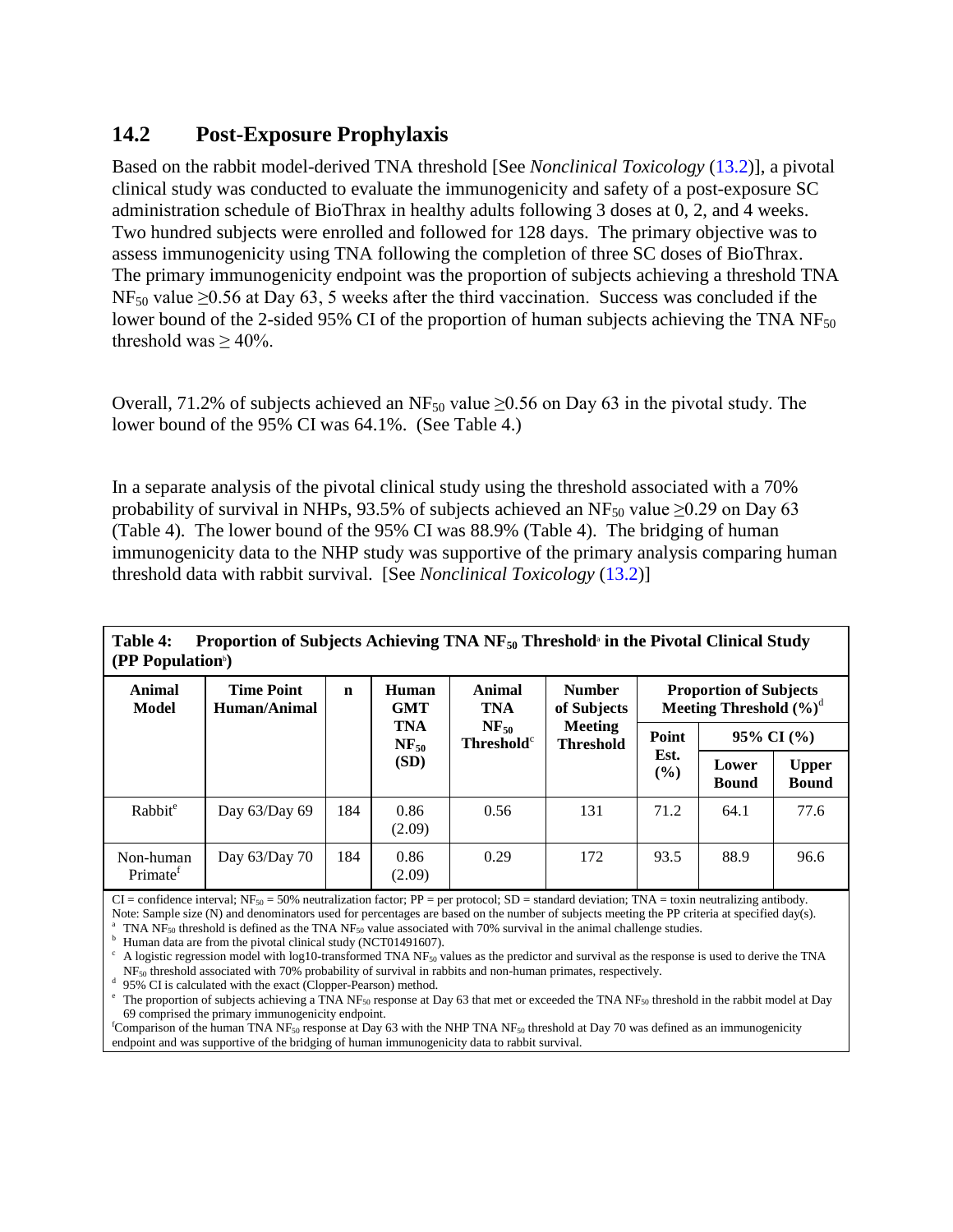### <span id="page-20-2"></span>**14.3 Non-Interference of Post-Exposure Prophylaxis Vaccination and Antimicrobials When Used Concurrently**

An open-label study was conducted to evaluate the potential impact 0.5 mL BioThrax administered SC at 0, 2 and 4 weeks had on the pharmacokinetics of ciprofloxacin in healthy adult male and female subjects  $(N=154)$ . It also evaluated the potential impact of ciprofloxacin on immunogenicity of BioThrax two weeks following the last BioThrax dose.

Co-administration of 0.5 mL BioThrax SC with oral ciprofloxacin in human subjects did not alter the pharmacokinetics of ciprofloxacin or the immunogenicity of BioThrax as measured by the anthrax lethal toxin neutralization assay.

### **15 REFERENCES**

- <span id="page-20-1"></span>1. Ryan MA, Smith TC, Sevick CJ, Honner WK, Loach RA, Moore CA, Erickson JD. 2008. Birth defects among infants born to women who received anthrax vaccine in pregnancy. Am J Epidemiol, 168:434-442.
- <span id="page-20-3"></span>2. Catherino WH, Levi A, Kao TC, Leondires MP, McKeeby J, Segars JH. 2005. The anthrax vaccine does not affect semen parameters, embryo quality, or pregnancy outcome in couples with a vaccinated male military service member. Fertility and Sterility, 83:480-483
- <span id="page-20-4"></span>3. Brachman P, Friedlander A, Grabenstein J. 2008. Anthrax Vaccine. In: Vaccines, Fifth Edition, Plotkin, S.A.: Orenstein W.A. and Offit P.A. (eds.), 111-126
- <span id="page-20-5"></span>4. Brachman, PS, Gold H, Plotkin SA, Fekety FR, Werrin M, Ingraham NR. 1962. Field evaluation of a human anthrax vaccine. Amer. J. Public Health, 52:632-645.
- <span id="page-20-6"></span>5. Food and Drug Administration, 2005, Biological Products; Bacterial Vaccines and Toxoids; Implementation of Efficacy Review; Anthrax Vaccine Adsorbed; Final Order. FDA Federal Register 2005; 70(242): 75180-75198.
- <span id="page-20-7"></span>6. Food and Drug Administration. Biological Products; Bacterial vaccines and toxoids; Implementation of efficacy review. Federal Register (December 13, 1985), 50(240):51002-51117.

# <span id="page-20-0"></span>**16 HOW SUPPLIED/STORAGE AND HANDLING**

BioThrax is supplied in 5 mL multidose vials containing ten 0.5 mL doses.

NDC 64678-211-05 (vial), 64678-211-01 (carton)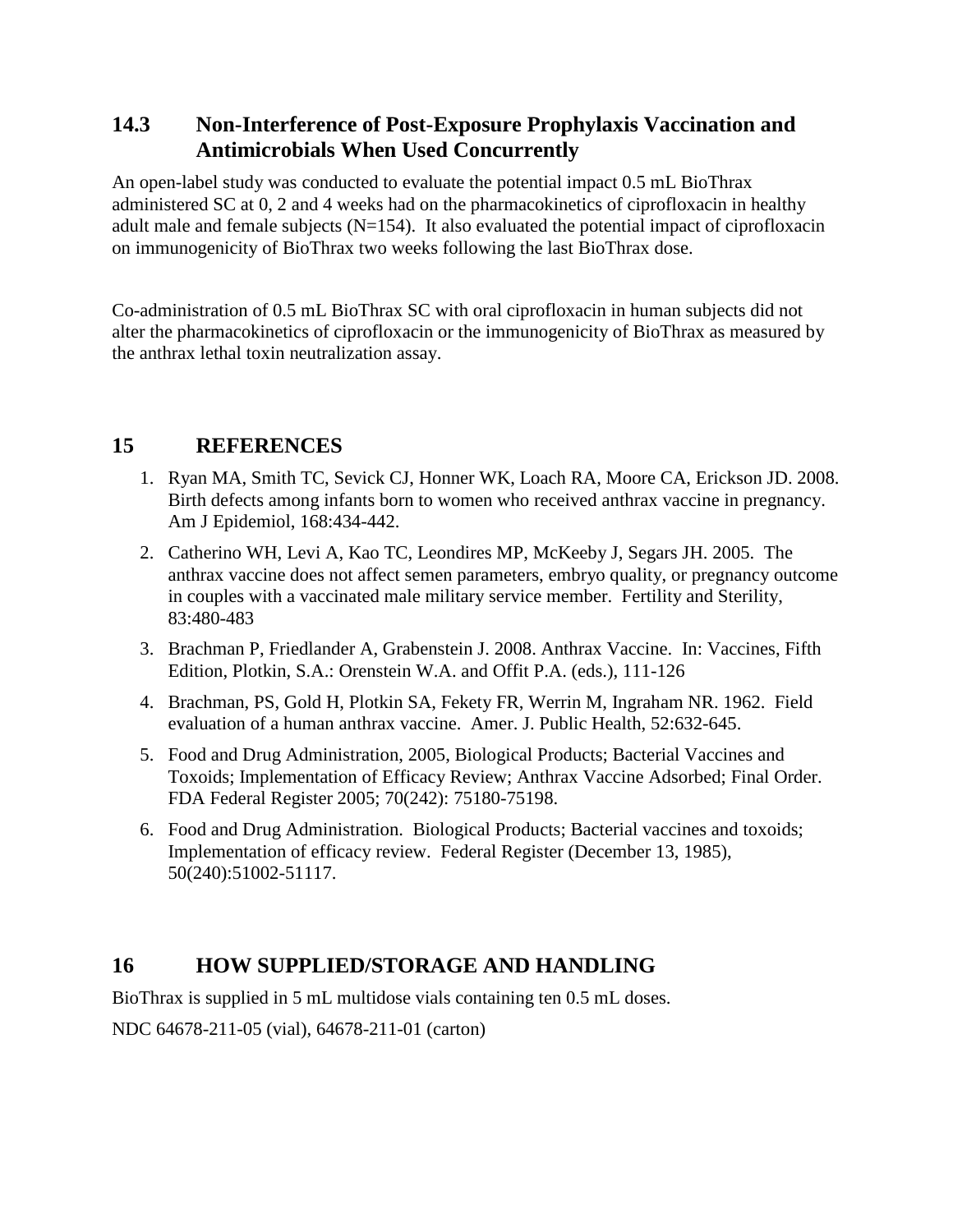Store at 2 °C to 8 °C (36 °F to 46 °F). **Do not freeze**. Do not use BioThrax after the expiration date printed on the label.

The stopper of the vial contains natural rubber latex and may cause allergic reactions in latex sensitive individuals.

# <span id="page-21-0"></span>**17 PATIENT COUNSELING INFORMATION**

See FDA-approved patient labeling (Patient Information).

Advise women of the potential risk to the fetus. Encourage women who are exposed to BioThrax during pregnancy to inform their healthcare provider and enroll in the BioThrax (Anthrax) Vaccine in Pregnancy Registry (Phone: 1-619-553-9255). [See *Warnings and Precautions* [\(5.3\)](#page-3-1) and *Use in Specific Populations* [\(8.1\)](#page-12-1)]

Inform patients of the benefits and risks of immunization with BioThrax.

Instruct patients to report any serious adverse reaction to their health care provider.

Manufactured by: Emergent BioDefense Operations Lansing LLC Lansing, MI 48906 US License No. 1755

BioThrax® is a registered trademark of Emergent BioDefense Operations Lansing LLC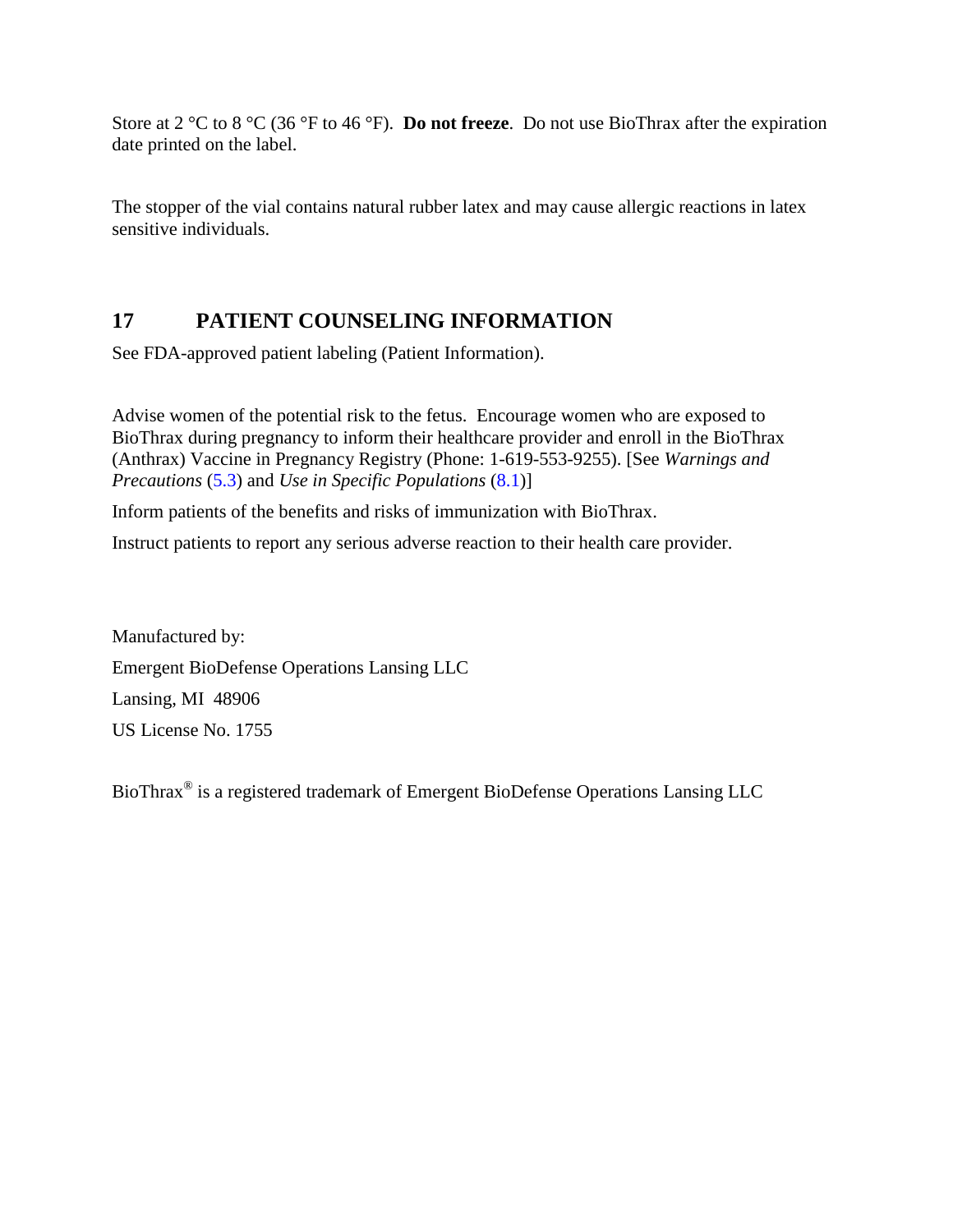#### **Information for Patients BioThrax® (Anthrax Vaccine Adsorbed)**

Please read this Patient Information summary carefully before you get this shot. This summary does not take the place of talking with your healthcare provider about BioThrax. If you have questions or would like more information, please talk with your healthcare provider.

#### **What is BioThrax?**

- BioThrax is a vaccine licensed by the FDA to protect against anthrax disease in persons 18 through 65 years of age:
	- o It can be used before exposure to anthrax to protect people at high risk of getting the disease.
		- o It can be used after exposure to anthrax, along with antibiotics, to protect people from getting the disease.
- BioThrax may not protect all people who get the vaccine.
- How well BioThrax works when given after exposure to anthrax has been studied only in animals. It has not been studied in humans because there are not enough people who get the disease naturally, and it is not ethical to expose people to anthrax on purpose to find out how well BioThrax works.
- The safety of BioThrax was studied in healthy adults.

#### **Who should not get BioThrax?**

You should not get BioThrax if you have a history of severe allergic reaction to any ingredient of the vaccine, including aluminum hydroxide, benzethonium chloride, and formaldehyde or had a serious reaction after getting BioThrax previously .

#### **What should I tell my healthcare provider before getting BioThrax?**

- If you may be pregnant, plan to get pregnant soon, or are nursing a baby.
- About medicines that you take, including over-the-counter medicines and supplements.
- About immune problems you have, including steroid treatments and cancer treatments.
- About blood clotting problems or if you take "blood thinners."
- If you are allergic to latex.

#### **What if I discover I was pregnant at the time I got BioThrax?**

- Inform your healthcare provider
- You can enroll in the BioThrax (Anthrax) Vaccine in Pregnancy Registry (Phone: 1-619-553-9255), if eligible

#### **How is BioThrax given?**

BioThrax is given as a shot in your arm.

After getting the first shot, you should come back for the next shots on the schedule given to you by your health care provider. It is important that you get all your shots to get the best protection.

If you get BioThrax because you may have been exposed to anthrax, it is important that you also take antibiotics for 60 days.

#### **What are the possible or reasonably likely side effects of BioThrax?**

The most common side effects of BioThrax are:

- Pain, tenderness, redness, bruising, or problems moving the arm in which you got the shot
- Muscle aches
- Headaches
- Fatigue
- Fainting

Tell your healthcare provider about any side effects that concern you. Your healthcare provider can give you a complete list of side effects available to healthcare professionals.